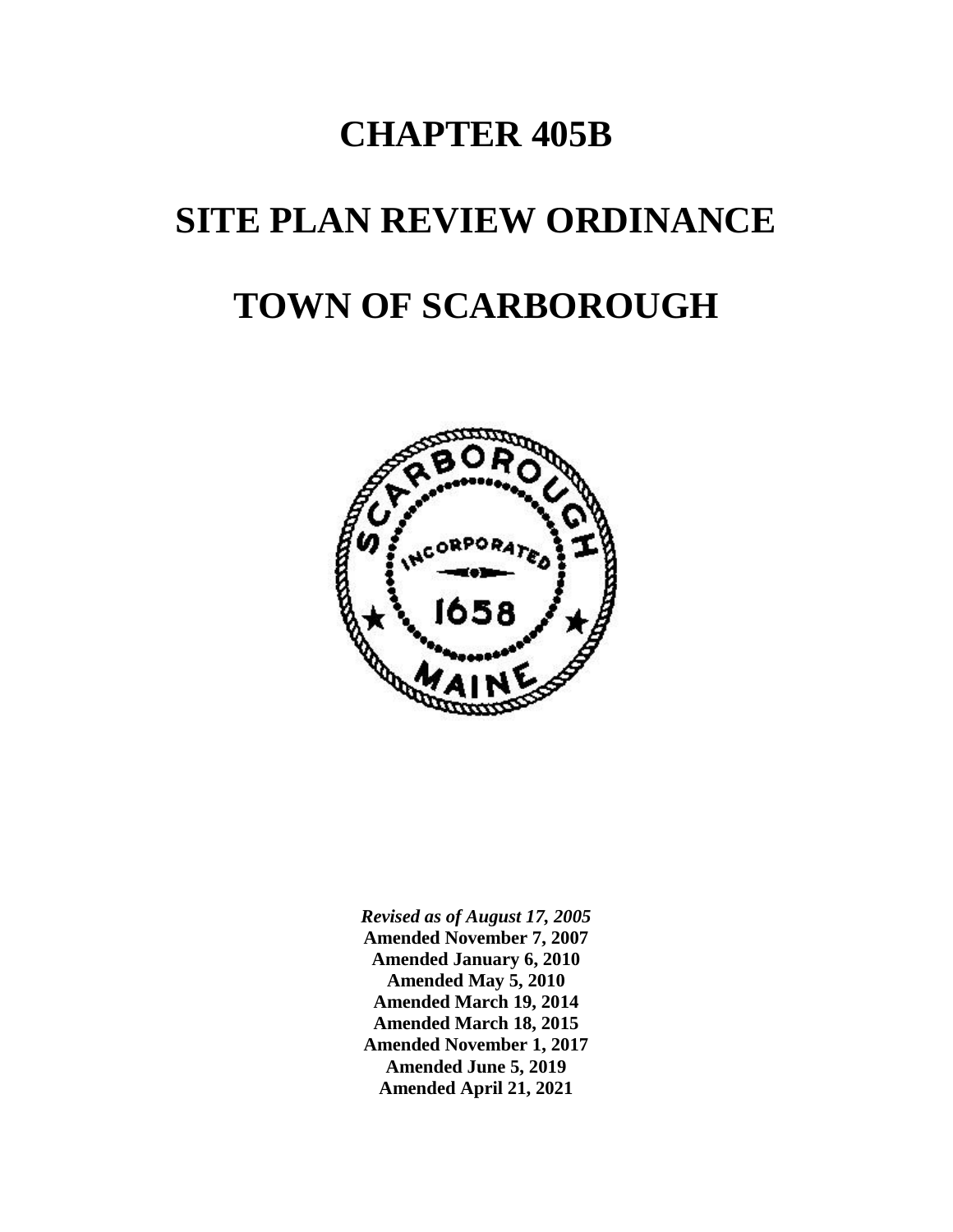# **TABLE OF CONTENTS**

| E. Pedestrian Ways, Space & Alternative Transportation [amended 11/07/2007; 04/21/2021] 14 |  |
|--------------------------------------------------------------------------------------------|--|
|                                                                                            |  |
|                                                                                            |  |
|                                                                                            |  |
|                                                                                            |  |
|                                                                                            |  |
|                                                                                            |  |
|                                                                                            |  |
|                                                                                            |  |
|                                                                                            |  |
|                                                                                            |  |
|                                                                                            |  |
|                                                                                            |  |
|                                                                                            |  |
|                                                                                            |  |
|                                                                                            |  |
| VII. Enforcement, Occupancy and Performance Guaranty [amended 04/21/2021]  26              |  |
|                                                                                            |  |
|                                                                                            |  |
|                                                                                            |  |
|                                                                                            |  |
|                                                                                            |  |
|                                                                                            |  |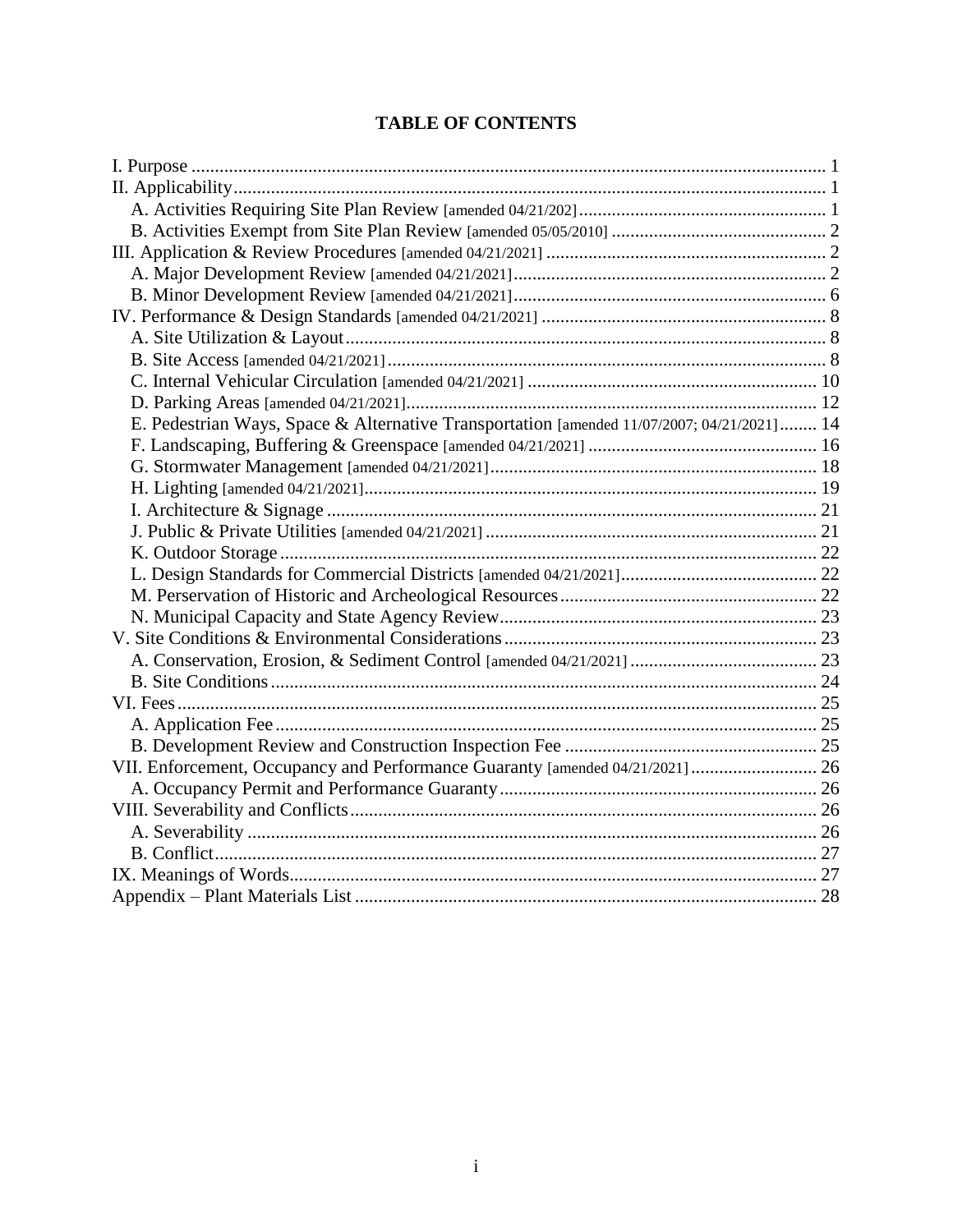#### **CHAPTER 405B TOWN OF SCARBOROUGH SITE PLAN REVIEW**

# <span id="page-2-0"></span>**I. Purpose**

The Town of Scarborough finds that uses and structures for which site plan submissions are required are potentially significant additions to the community's built and natural environment as well as to the residential, commercial or industrial neighborhood in which they are proposed. The purpose of site plan review is to ensure that the design, layout and construction of these additions to the community constitute suitable development and will not result in a detriment to the neighborhood, community or environment. The standards and requirements of this ordinance are intended to assure that adequate provisions are made for: traffic safety, access and circulation; emergency access and response; stormwater management; protection of natural features and the environment; water supply and sewage disposal; and minimizing impacts to abutting properties or uses.

# <span id="page-2-1"></span>**II. Applicability**

#### <span id="page-2-2"></span>**A. Activities Requiring Site Plan Review [amended 04/21/2021]**

Site Plan approval is required before any building or structure is erected or externally enlarged and before any parking, loading, or vehicular or pedestrian use is established, enlarged or changed, with the exception of the activities found below in Section II(B). Activities subject to site plan review shall be divided into two classes: Major Development Review and Minor Development Review.

- 1. Major Development Review. Planning Board approval is required for any activity described above, except for any activity that may be eligible for Minor Development Review outlined below, or as exempt as provided in Section II.B.
- 2. Minor Development Review. Town Planner approval is required for any permitted uses in the Industrial District, the Light Industrial District, and those uses in the Crossroads Planned Development District which are permitted only within the "inclusionary area" as outlined in Section XX.C.I.B.iv of the Scarborough Zoning Ordinance.

Notwithstanding the above, the following activities in the Industrial District, the Light Industrial District, and those uses in the Crossroads Planned Development District which are permitted only within the "inclusionary area" as outlined in Section XX.C.I.B.iv require Major Development Review from the Planning Board:

- a. Activities with one-acre or more of disturbance;
- b. Activities that are forecasted to generate more than 35 trip ends during any peak hour; and
- c. Activities that require amendments to state or federal permits.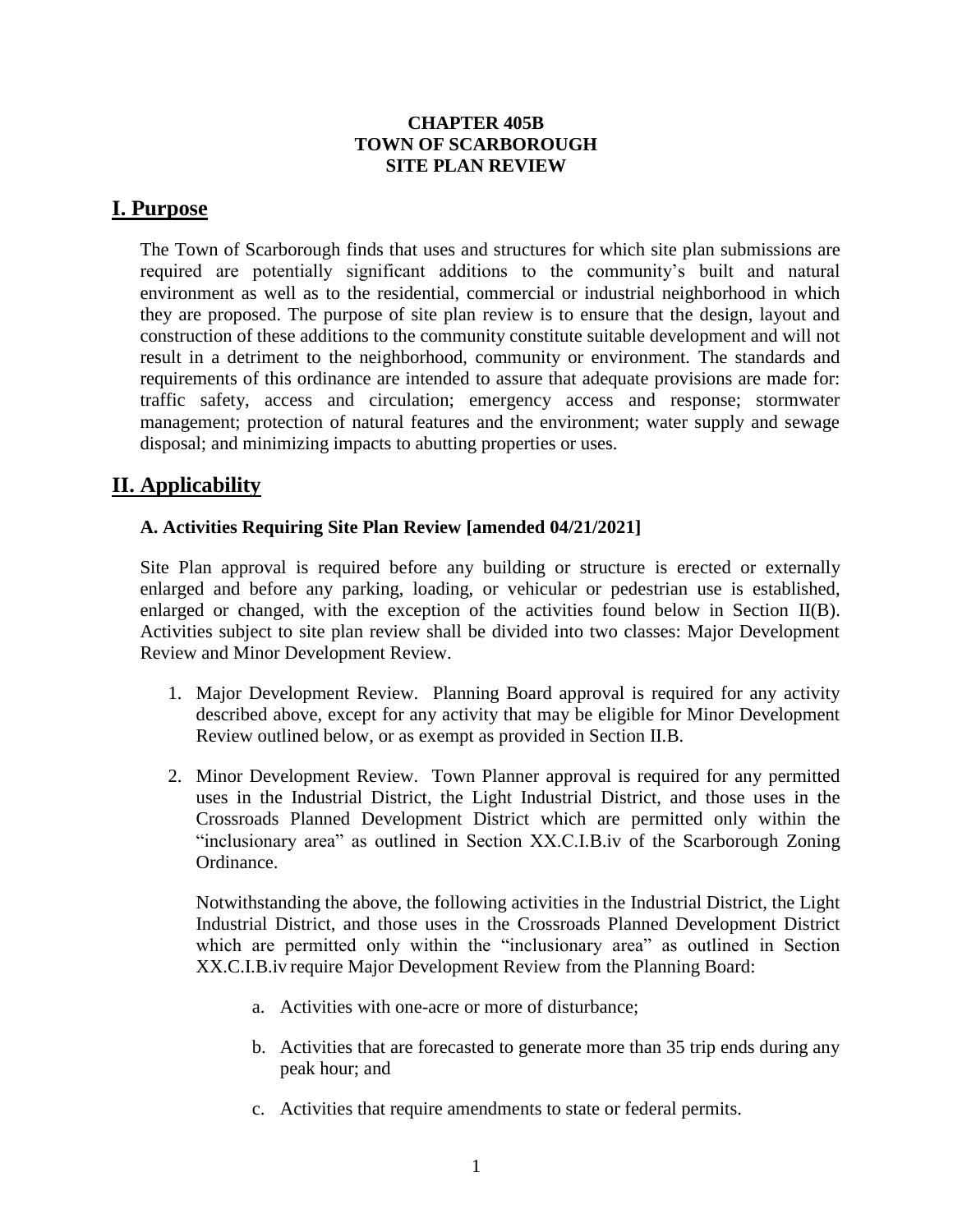The Town Planner (or designee) may refer approval of a permitted use defined as requiring minor development review to the Planning Board for Major Development Review when the nature of the application warrants a public hearing or poses the potential for significant impacts on municipal facilities or natural resources, as determined by the Town Planner (or designee). Additionally, an applicant may request that a project be reviewed by the Planning Board through Major Development Review instead of Minor Development Review for any reason.

#### <span id="page-3-0"></span>**B. Activities Exempt from Site Plan Review [amended 05/05/2010]**

The following activities shall not require site plan approval, however such activities may require building permits, plumbing permits or other local or State approvals:

- **1.** The construction of, or addition to, single and two-family dwellings and their accessory buildings, structures and areas for parking and vehicular or pedestrian use.
- **2.** Alterations to a building which in total do not increase the floor area of the building by more than 100 square feet.
- **3.** Municipal buildings or uses, but shall be reviewed by the Planning Board for an advisory opinion to the Town Council or the applicable Town Department.
- **4.** Buildings, structures and areas of impervious surface, the principal use of which is the conduct of accessory agriculture, commercial agriculture, or commercial animal husbandry, as are defined in Section VI. Definitions of the Town of Scarborough Zoning Ordinance.
- **5.** Farm stands with no more than 400 square feet of retail sales area.
- **6.** Temporary use of accessory storage containers.
- **7.** Timber harvesting.

#### <span id="page-3-1"></span>**III. Application & Review Procedures [amended 04/21/2021]**

The following procedures and application requirements shall govern development proposals for major and minor development review.

#### <span id="page-3-2"></span>**A. Major Development Review [amended 04/21/2021]**

#### **1. Sketch Plan Review**

Prior to submitting a formal site plan review application, the applicant may submit a sketch plan for review by the Planning Board. The sketch plan shall be conceptual and sketch plan review shall be considered an informal, informational review and discussion. The purpose of the sketch plan review process is to enable the applicant to present a concept plan for a development to the Planning Board in order for the Board to understand the type and scale of the proposed development as well as the associated on and off-site issues. Further, this process is intended to provide the applicant with preliminary feedback from the Board in order to identify any issues or revisions that should be addressed in the site plan review application.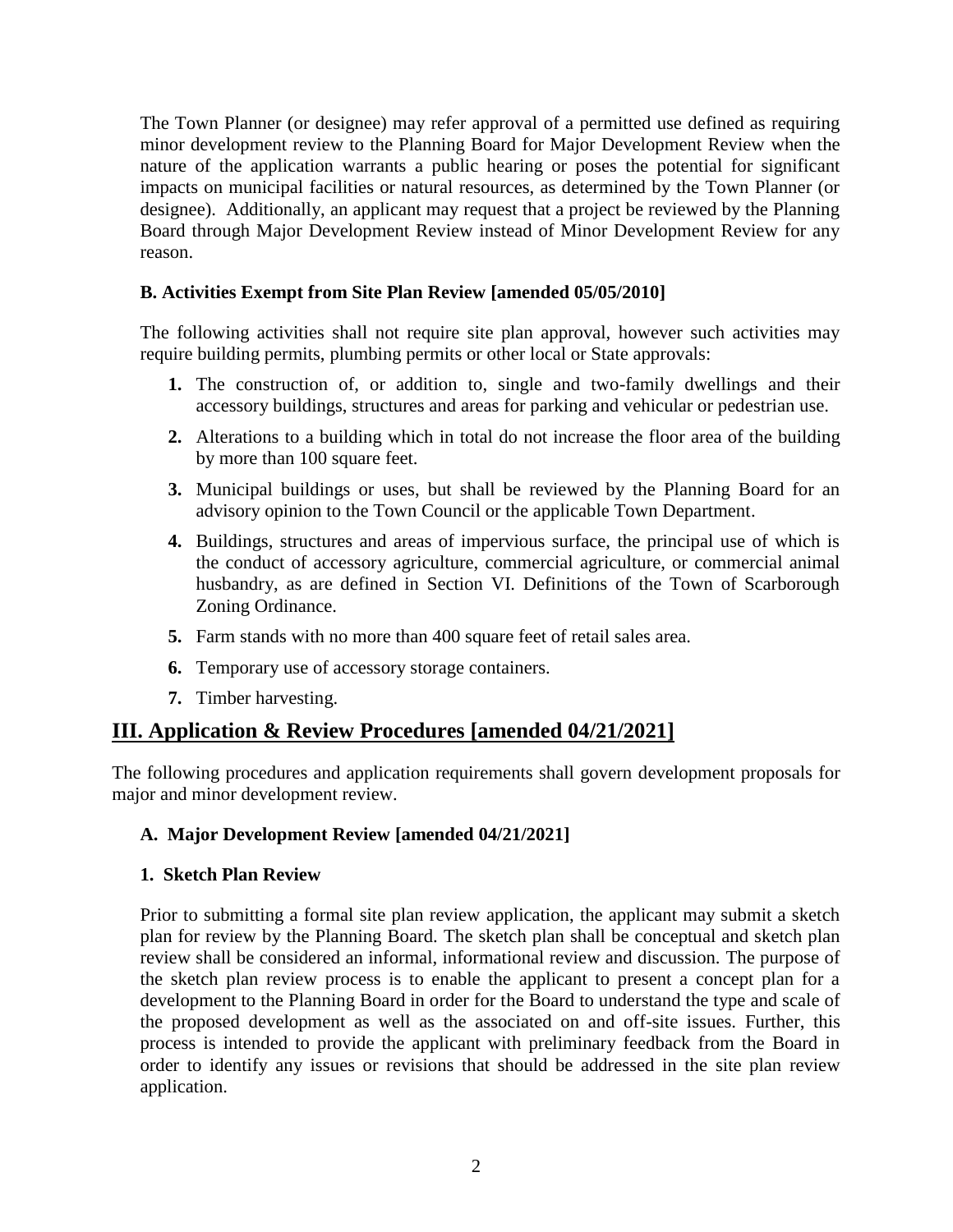The following information should be submitted or presented for discussion during sketch plan review:

a. The proposed site, including its boundaries, size, location, and landscape.

b. The environmental characteristics or constraints of the site, such as waterbodies, wetlands, floodways, steep slopes, etc.

c. The proposed use and scale of development, including a conceptual site plan, landscape plan, and building elevations.

d. An overview of any traffic issues or implications.

e. An overview of the local regulations and State permits that may apply to the proposed project and any requested waivers of such regulations.

The sketch plan review shall be conceptual and informational, and there shall be no formal action by the Planning Board. Further, the submittal and review of a sketch plan shall not be considered the creation of a pending proceeding under 1 M.R.S.A. § 302. Following sketch plan review, an applicant must submit a formal site plan review application in order to seek site plan approval.

#### <span id="page-4-0"></span>**2. Site Plan Application Procedures & Action [amended 06/05/19]**

a. An application for site plan review shall be submitted to the Planning Department with the requisite fees and submission requirements, as outlined in Section VI.A of this ordinance. Upon receipt of any application that meets the submission requirements the Town Planner shall schedule the site plan for review on the next available Planning Board meeting agenda. An initial determination as to the completeness of the application shall be made by the Town Planner and Town Engineer, subject to final determination by the Planning Board. The Planning Board reserves the right to request additional plans or information, as stated in Section  $III(3)(i)$ , depending on the nature of the proposal and its anticipated impacts. The Planning Board may also engage the services of one or more professional consultants to review the materials submitted by the applicant, the cost of which shall be paid by the applicant as provided in Section VI(B) of this ordinance.

b. When an application for site plan review is determined to be complete, the Planning Department shall, at the applicant's expense, give written notification to all abutting property owners within five-hundred (500) feet of the parcel on which the proposed development is located of the date, time, and place of the meeting at which the application will be considered. Notification shall be sent at least ten (10) days prior to the first meeting at which the complete application is to be reviewed. Failure of any property owner to receive the notification shall not necessitate another hearing or invalidate any action of the Board. For purposes of this section, the owners of the abutting properties shall be considered to be the parties listed by the tax assessor for the Town of Scarborough. The Planning Board shall provide an opportunity for public comment prior to taking action on any site plan application.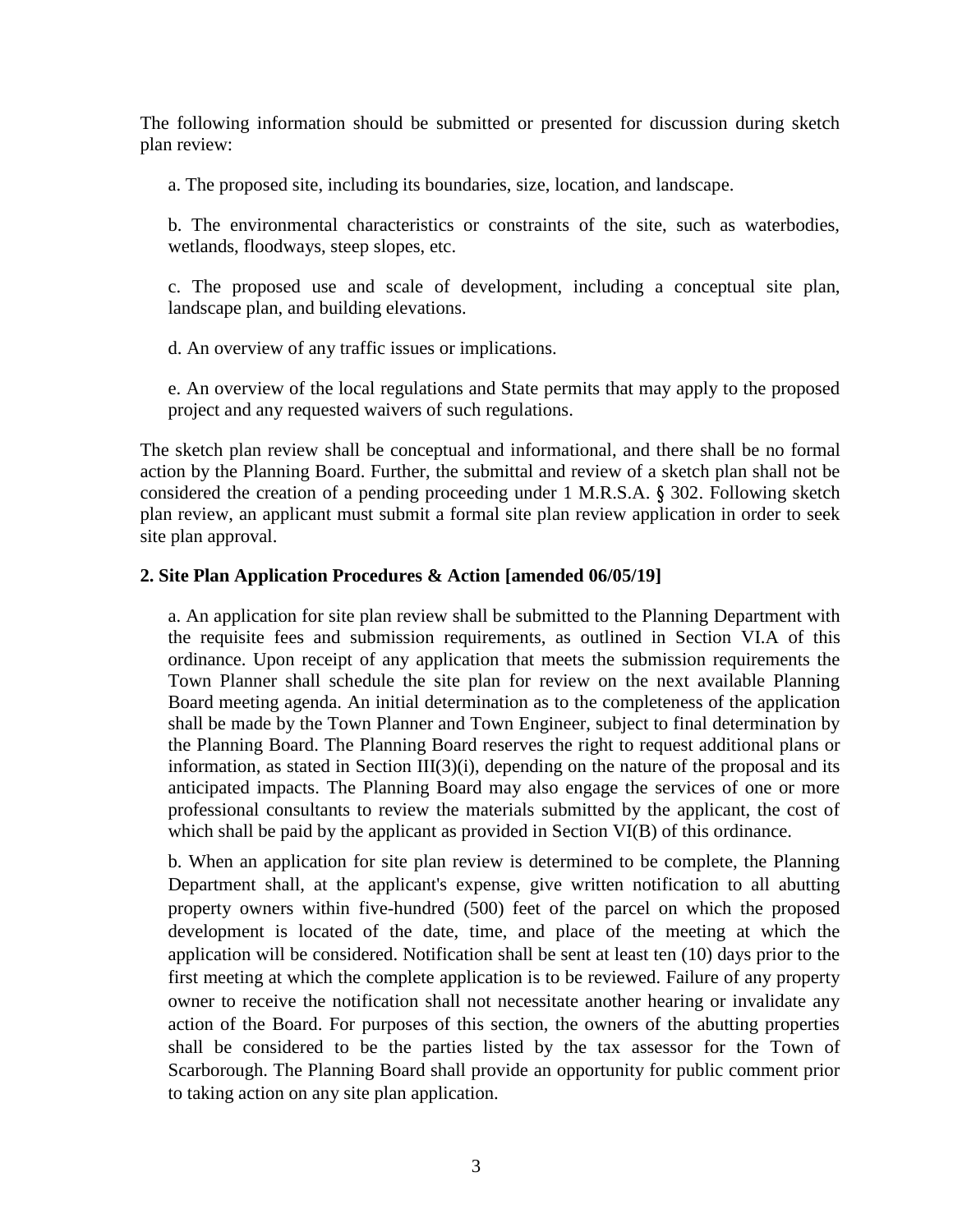c. No application for site plan review shall be considered complete nor acted upon by the Planning Board until all special exceptions or variances which may be required for a development have been approved. The Planning Board may conduct its shoreland zoning or subdivision review concurrently with a project's site plan review.

d. The Planning Board may make a decision at the initial Planning Board meeting at which a site plan is heard or may request additional meetings to receive revised plans or additional information pertaining to the proposal, and then issue a decision. The Planning Board may deny the application, approve the site plan as submitted, or approve the site plan with such conditions as the Board finds necessary to ensure compliance with the standards of this ordinance and other applicable ordinances of the Town of Scarborough.

e. If a site plan application is denied, a substantially similar application shall not be brought before the Planning Board within one (1) year from the date of the denial of the original application. This limitation may be waived if the majority of the Board finds that substantial new evidence exists or an error or mistake of law or misinformation concerning the original application is identified.

f. Any appeal of a Planning Board decision on an application for site plan review shall be taken directly to Cumberland County Superior Court. Decisions of the Planning Board are not appealable to the Scarborough Board of Appeals.

g. Upon written request, the Town Planner may approve transfer of Site Plan approval granted to the project owner to an alternative developer or property owner, or the Planner may refer any request for transfer to the Planning Board for decision. A transfer shall be approved only if the new developer or owner has the financial and technical capacity to comply with the requirements of the site plan approval.

h. Final approval shall expire one (1) year from the date of such approval unless the applicant has started substantial construction. The Town Planner may extend final approval for one (1) additional year for good cause, provided a written request for extension is submitted before the expiration of the approval. At her/his option, the Town Planner may refer any request for extension to the Planning Board for decision. [amended 11/01/17]

i. The property shown on the approved site plan may be developed and used only as shown on the plan. All elements and features of the plan and all representations made by the applicant which appear in the record of the Planning Board proceedings are conditions of approval. No change from the conditions of approval is permitted unless an amended site plan is approved by the Planning Board. Minor deviations that do not alter the essential nature of the approval or affect approval criteria may be approved by the Town Planner (or designee) and with endorsement of the Planning Board Chair.

j. The text of paragraph 8, above, shall be included as a note on the approved site plan.

k. A request to amend an approved site plan shall be processed in the same manner as an application for site plan review, except that the Town Planner may grant preliminary waivers of submission requirements, subject to review of such waivers by the Planning Board when the Board takes up the request for amendment.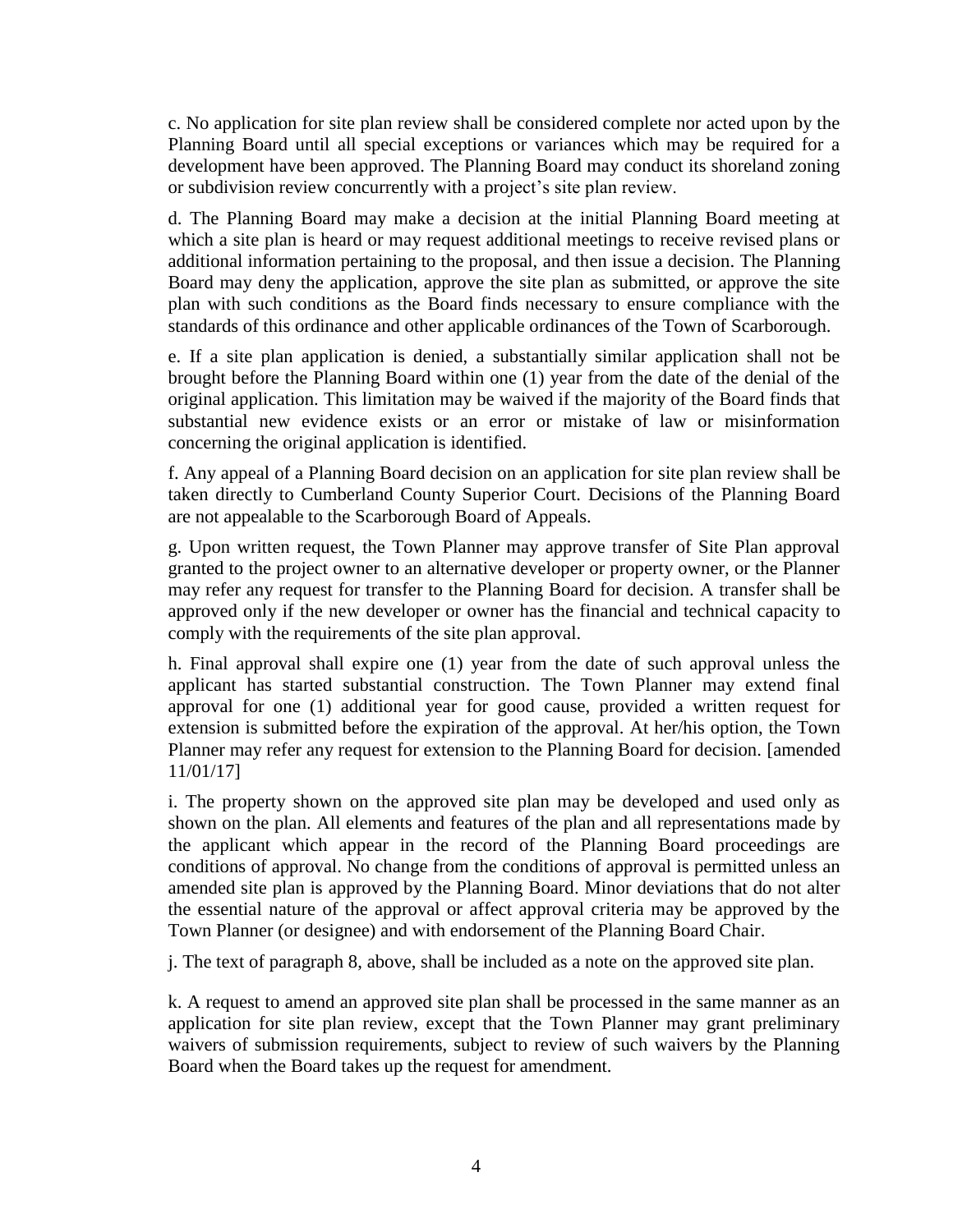#### **3. Submission Requirements**

The applicant shall submit to the Planning Board the following plans and information in a form required by the Planning Department:

a. A boundary survey prepared by a professional land surveyor licensed by the State of Maine indicating the boundary lines, dimensions, encumbrances, water bodies, water features, zoning designation(s) and topography of the site. This boundary survey shall be prepared at a scale no greater than one (1) inch = forty (40) feet. Plans showing engineering details submitted as part of the site plan application may be prepared by either a professional land surveyor or by a professional engineer.

b. A site plan(s), at a scale no greater than one  $(1)$  inch = forty  $(40)$  feet, showing all existing and proposed buildings, contour elevations, structures, parking spaces and layout, driveways, driveway openings, service areas, proposed outside display or vending areas, proposed grades and drainage facilities, proposed water and sewage facilities or connections, landscaping plan including proposed trees and planting areas, proposed locations of fences, walls, signs and advertising features, proposed walkways and pedestrian amenities, and a lighting plan. The site plan shall also include a locus map showing the relationship of the project to the surrounding area at a scale no greater than one inch equals 2,000 feet. The site plan shall also show all contiguous land owned by the applicant or the owner of the land proposed for development.

c. Building plans showing the floor plans, an outside access plan, and all elevations. The elevations shall indicate the proposed material and color of all of the proposed principal buildings and structures. The Planning Board may also require elevations of the accessory buildings and structures depending on their size and location.

d. Stormwater management systems, details and calculations.

e. A written statement prepared by a Maine Licensed Professional Engineer that describes the potential traffic flow patterns into and upon the site for both vehicles and pedestrians, the expected peak hour trip generation associated with the proposal, and the measured sight distance of each proposed driveway access. A traffic impact study shall be submitted for any project forecasted to generate 35 or more trip ends during any peak hour or if a project is forecasted to cause an existing access with less than 35 peak hour trip ends to exceed this threshold. The Planning Board or Town staff may also require a traffic study if specific safety or capacity issues have been identified for the general vicinity of the development. The scope of the study shall be determined based on discussions with the Town's Traffic Engineer and be completed by a Registered Professional Engineer with significant experience in traffic engineering. The study should be appropriate for the level of impact. At a minimum the study shall contain the following information: collision history at the intersection of the proposed street/driveway, capacity evaluation at the proposed driveway, sight distance analysis, Road Impact Fee calculations and the need for improvements such as turning lanes, signalization, etc. In compiling a traffic study, trip generation shall be based upon the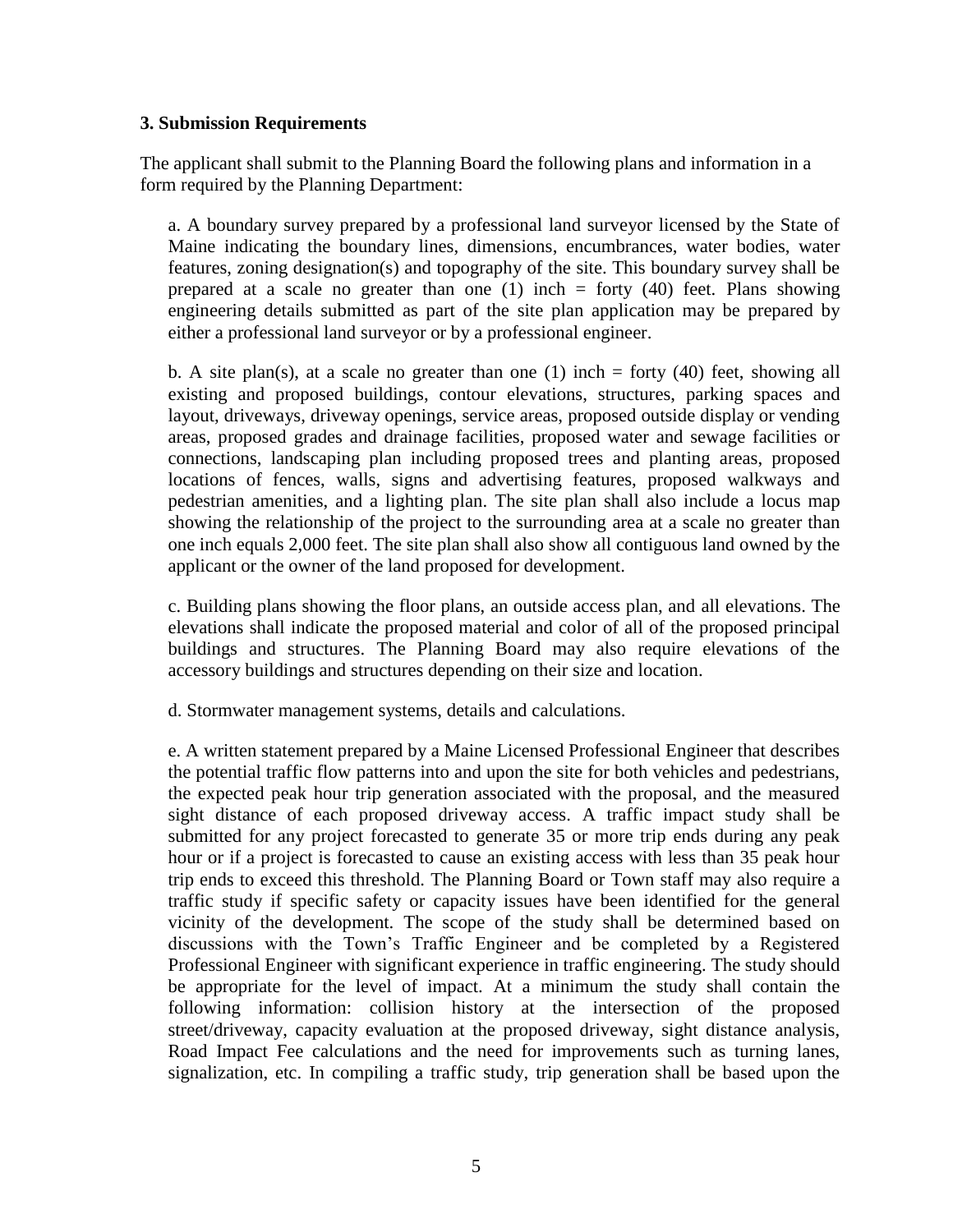most recent edition of the ITE's "Trip Generation" Manual and shall include an evaluation of each peak hour condition.

f. Any proposed off-site improvements to roads, sidewalks, natural areas or other infrastructure as may be necessary to accommodate the proposed development.

g. A lighting plan in compliance with Section IV(H) of this ordinance.

h. Reports from the Police Chief, Fire Chief, and to the extent applicable, from the Water District and Sanitary District, containing their requirements or recommendations.

i. Such other information or plans as may be necessary to enable the Town Planner, Town Engineer, Code Enforcement Officer, and Planning Board to determine that the proposed structure and use of the land will conform to the provisions of this ordinance, the Scarborough Zoning Ordinance and, where applicable, the Scarborough Shoreland Zoning Ordinance.

j. A list of any requested waivers of required submissions and waivers from the standards of this ordinance.

k. A description of method to be used to permanently delineate wetland buffers to prevent encroachment. [08/17/2005]

l. The location and description of all historic and archeological resources on the parcel as identified by the Maine State Historic Preservation Office, the Town's adopted Comprehensive Plan, or Section VII.H. Historic Preservation Provisions of the Town of Scarborough Zoning Ordinance together with a narrative describing how these resources can be preserved and incorporated into the development plan. If an identified resource will be removed, altered, or not included as part of the development plan, a statement shall be provided as to why the resource cannot be preserved and the options considered but rejected for including it as part of the development plan. [03/19/2014][Amended 03/18/2015]

The Planning Board may waive any of the above submission requirements if the Board finds that the required information is not necessary due to special circumstances of a particular site plan, or the nature or scale of the proposed development.

#### **B**. **Minor Development Review [amended 04/21/2021]**

1. An application for site plan review shall be submitted to the Planning Department with the requisite fees and submission requirements, as outlined in Section VI.A of this Ordinance. The Town Planner (or designee) reserves the right to request additional plans or information, as stated in Section III.A(3)(i), depending on the nature of the proposal and its anticipated impacts. The Town Planner (or designee) may also engage the services of one or more professional consultants to review the materials submitted by the applicant, the cost of which shall be paid by the applicant as provided in Section VI.B of this ordinance.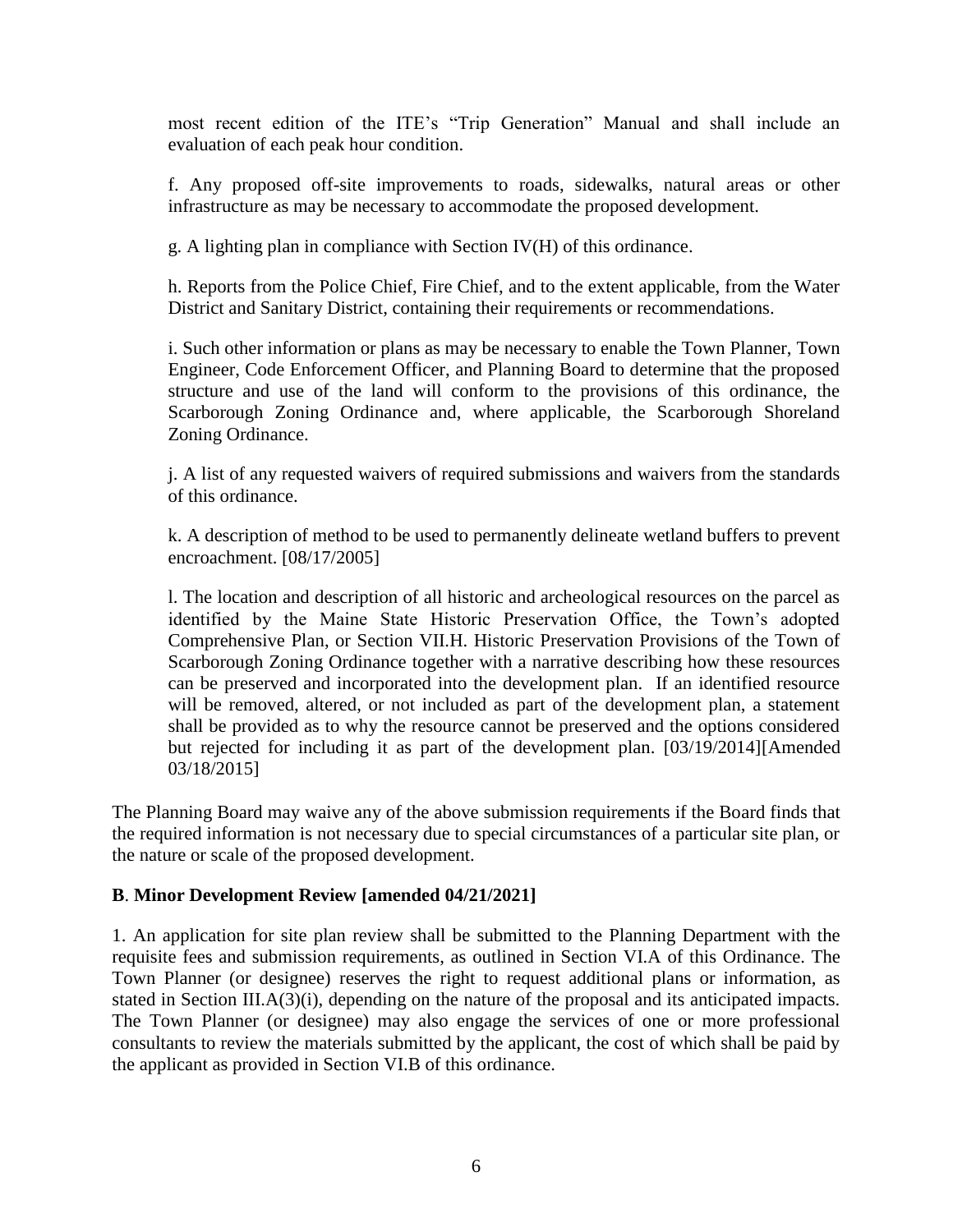2. After the Town Planner (or designee) determines that an application is complete, the applications are distributed to the Town Engineer, Zoning Administrator, Fire Chief (or designee), Police Chief (or designee), and the Director of Public Works (or designee) for review and comment.

3. The Planning Department shall also, at the applicant's expense, give written notification to all abutting property owners within five hundred (500) feet of the parcel on which the proposed development is located, and must include a brief description of the proposed project, the name of the applicant, the location where the application is available for inspection, how written comments on the application may be submitted. Failure of any property owner to receive the notification shall not invalidate any action of the Town Planner. For purposes of this section, the owners of the abutting properties shall be considered to be the parties listed by the tax assessor for the Town of Scarborough.

4. Within 30 days of determining the application complete, and after a ten (10) day public comment period following mailing of the notice to abutting property owners, the Town Planner (or designee) shall review all submitted comments and act on the application to either: a. send the application to Major Development Review; or b. approve, approve conditionally, or deny the application. The decision of the Town Planner (or designee) shall be provided in writing to the applicant.

5. If a site plan application is denied, a substantially similar application shall not be brought before the Town Planner (or designee) within one (1) year from the date of the denial of the original application. This limitation may be waived if the Town Planner finds that substantial new evidence exists or an error or mistake of law or misinformation concerning the original application is identified.

6. Any appeal of the Town Planner's decision on an application for Minor Development Review shall be taken directly to the Planning Board; provided the appeal is made within 30 days of the issuance of the decision. Upon such an appeal, the Planning Board shall review the application as a Major Development Review; including all procedures and submission requirements of section III.A.

7. Upon written request, the Town Planner may approve transfer of Minor Development Site Plan approval granted to the project owner to an alternative developer or property owner, or the Planner may refer any request for transfer to the Planning Board for decision. A transfer shall be approved only if the new developer or owner has the financial and technical capacity to comply with the requirements of the site plan approval.

8. Final approval shall expire one (1) year from the date of such approval unless the applicant has started substantial construction. The Town Planner may extend final approval for one (1) additional year for good cause, provided a written request for extension is submitted before the expiration of the approval. At her/his option, the Town Planner may refer any request for extension to the Planning Board for decision.

9. The property shown on the approved site plan may be developed and used only as shown on the plan. All elements and features of the plan and all representations made by the applicant which appear in the application are conditions of approval. No change from the conditions of approval is permitted unless an amended site plan is approved by the Town Planner (or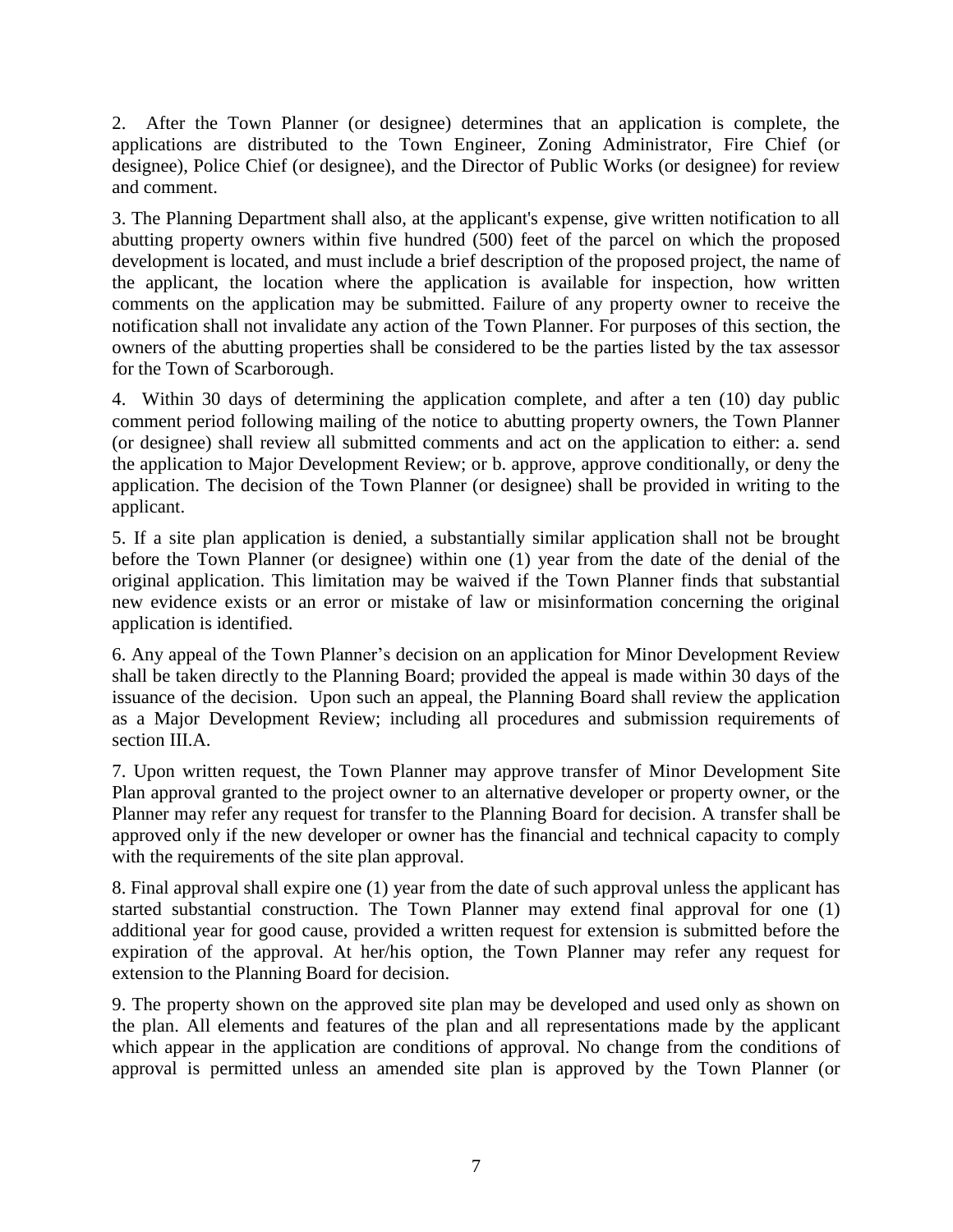designee). Minor deviations that do not alter the essential nature of the approval or affect approval criteria may be approved by the Town Planner (or designee).

10. The text of paragraph 9, above, shall be included as a note on the approved site plan.

11. A request to amend an approved site plan shall be processed in the same manner as an application for site plan review, except that the Town Planner (or designee) may grant preliminary waivers of submission requirements.

# <span id="page-9-0"></span>**IV. Performance & Design Standards [amended 04/21/2021]**

The following minimum performance and design standards shall apply to all site plans and shall serve as the minimum requirements for approval of any application. However, where the Planning Board or Town Planner (together the "Applicable Reviewing Authority") as applicable finds that due to the nature or special circumstances of a particular plan the requirements of certain standards are not requisite to the interest of public health, safety and general welfare, the Applicable Review Authority may waive such requirements, subject to appropriate conditions to achieve the intent of this ordinance.

#### <span id="page-9-1"></span>**A. Site Utilization & Layout**

The primary goal of the site plan review process is to produce attractive and functional sites that compliment and conform to both the natural and built environment in which they are proposed. To this end, the built portions of a site shall be laid out in only the most environmentally suitable locations for development. Structures and impervious areas shall be designed around, and away from, resource areas such as wetlands, steep slopes, water bodies and other unique natural features. Once the build-able portion of a site is identified, the principal building(s) is the most critical amenity to orient and position, as it is the focal point of the site in regards to use, visitation, and aesthetics. The principal building(s) shall be oriented on the site in a way that is compatible with neighboring structures and the development pattern in the vicinity. The building(s) shall also be positioned to provide an aesthetic and functional relationship with surrounding streets and sidewalks to ensure attractive and efficient vehicle and pedestrian access. Parking areas, driveways, access points and sidewalks shall be designed around, and to serve, the principal building(s) and shall also compliment the neighboring development patterns and transportation networks as well as the Comprehensive Plan guidelines.

#### <span id="page-9-2"></span>**B. Site Access [amended 04/21/2021]**

Vehicle access to and from the site shall be safe and convenient, shall minimize conflict with the existing flow of traffic, and shall be from roads that have adequate capacity to accommodate the additional traffic generated by the development. Access management techniques such as limiting the number of driveways and combining driveways preserves mobility and improves safety, and shall be incorporated to the extent feasible.

As used in this Section IV(B), the term "street or driveway" includes both public and private local, collector and arterial streets, as well as entrance roads.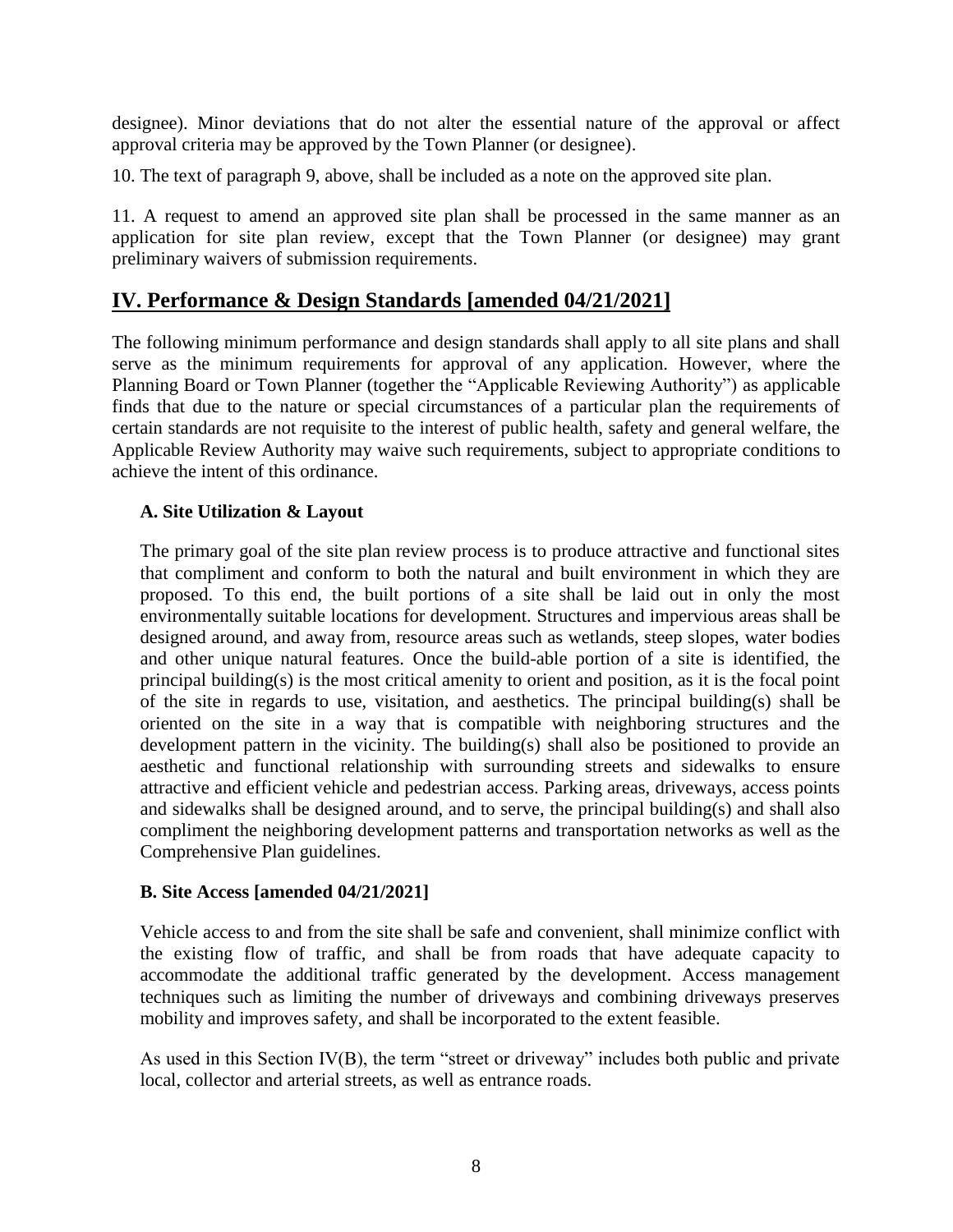#### **1. Entrance Location & Design**

**a.** Any street or driveway access shall be separated from any other street or driveway, existing or proposed, on-site or off-site, in accordance with the following table. The Applicable Reviewing Authority may relax these standards only upon finding, based on a traffic study, that the location of the street or driveway closer than these minimums is necessary for effective utilization of the site or to enable the sharing of an access with an adjacent lot to reduce the total number of necessary curb cuts, and will not cause unreasonable congestion or unreasonable safety hazards. Driveway separation shall be measured from the edge of the proposed street/driveway entrance to the edge of the alternative entrance, excluding the radii.

The location of the site's access shall also consider the existing location of driveways and entrances across a road or highway and shall attempt to meet the same separation standards established below. Entrances having the same centerline and situated directly across a road or highway from a proposed street or driveway shall not apply to this spacing requirement.

| <b>POSTED SPEED IN</b> | <b>SEPARATION IN</b> |
|------------------------|----------------------|
| <b>M.P.H.</b>          | <b>FEET</b>          |
| 25 or less             | $90^{\circ}$         |
| 30                     | 105'                 |
| 35                     | 130'                 |
| 40                     | 175'                 |
| 45                     | 265'                 |
| 50                     | 350'                 |
| 55 or more             | 525'                 |

- **b.** Any street or driveway access shall be so designed in profile and grading and so located as to provide the minimum sight distance measured in each direction as specified in the Maine Department of Transportation's "Entrance Rules - Chapter 299, Part B" (as may be amended from time to time).
- **c.** Driveway grades at street intersections shall not be more than five percent (5%) up or down for the first fifty (50) feet from the street, unless otherwise approved by the Applicable Reviewing Authority.
- **d.** Streets and driveways shall be located not less than 125 feet from the tangent point of the curb radius of any intersection. However, a greater distance or movement restrictions shall be provided if necessary based on the results of a vehicle queuing analysis at the intersection.
- **e.** When serving an individual site, no part of any street or driveway shall be located within a minimum of ten (10) feet of a side property line. Alternatively, when a street or driveway serves two (2) or more adjacent sites, the Applicable Reviewing Authority may allow the street or driveway to be located on or within ten (10) feet of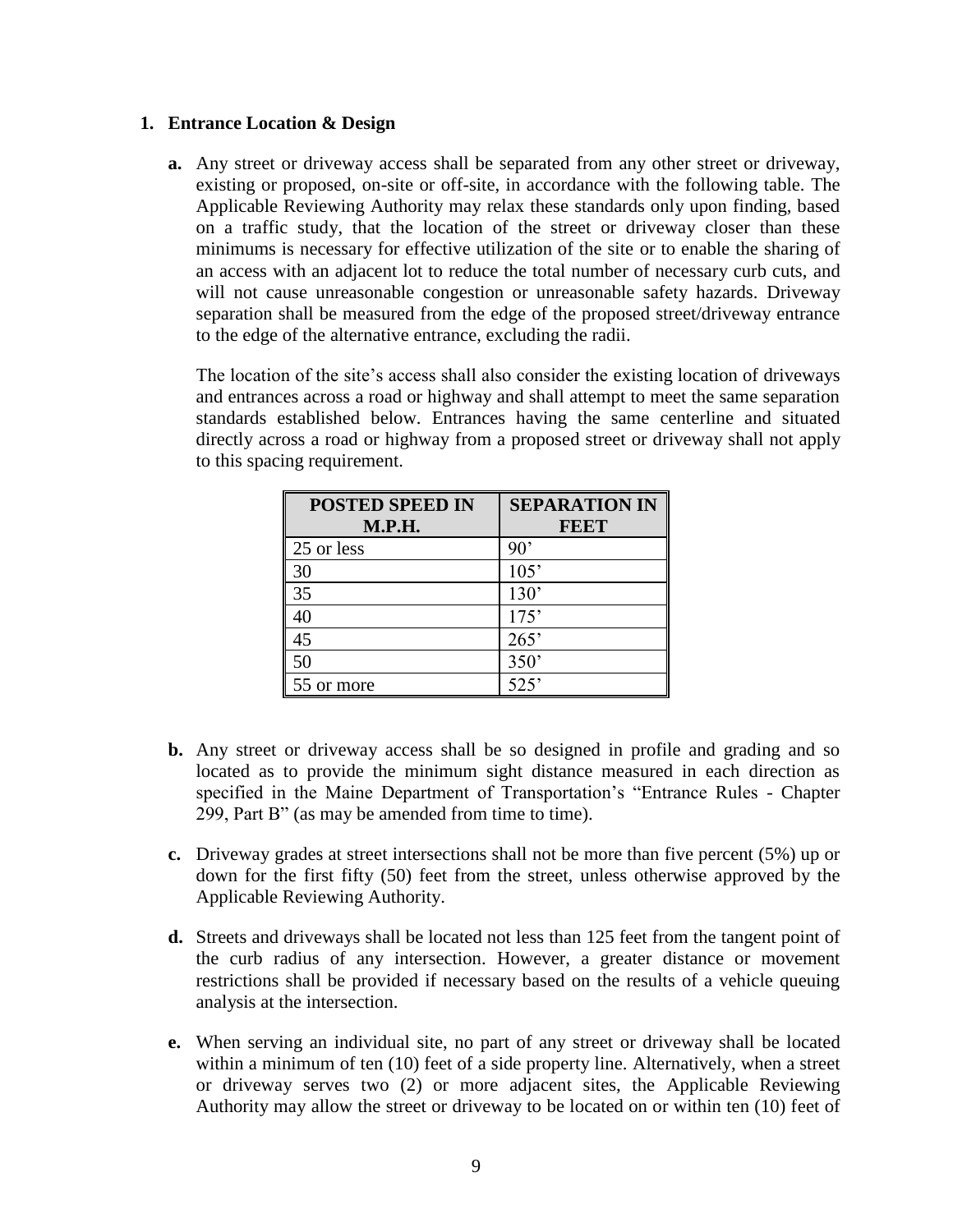a side property line between the sites. The sharing of street or driveway accesses between sites should be incorporated whenever feasible to limit curb cuts.

- **f.** Where a site has frontage on two or more streets, the Applicable Reviewing Authority will require that the access to the site be provide off the street where there is lesser potential for traffic congestion and for hazards to traffic and pedestrians. For developments with significant traffic volumes of 50 or more peak trips, the Applicable Reviewing Authority will consider access to more than one street, providing a traffic study clearly demonstrates a traffic safety and congestion benefit will result.
- **g.** There shall be no more than one full service street or driveway connection from any lot to any street, except when an additional entrance/exit must be provided to prevent traffic hazards or congestion. If two curb cuts are found to be necessary for congestion or safety reasons they shall be separated in accordance with the separation requirements in Section IV(B)(1)(a), above.
- **h.** Streets and driveways shall intersect the road at an angle as near to ninety (90) degrees as site conditions will permit and in no case less than seventy-five (75) degrees.
- **i.** Streets and driveways intersecting collector and arterial roadways shall be adequately lit.
- **j.** The level of service at a proposed signalized intersection shall be "D" or better. At an existing signalized intersection, the level of service shall not be reduced below "D" by the development. If an existing signalized intersection is operating below a LOS "D" pre-development, then the development shall not increase the delay at the intersection, unless this standard is waived by the Applicable Reviewing Authority. At an un-signalized intersection, if the level of service is forecasted to be less than a "D" post-development, than the installation of a traffic signal and/or additional turning lanes shall be investigated. If these improvements are found not to be warranted, than a level of service less than "D" may be acceptable.

#### <span id="page-11-0"></span>**C. Internal Vehicular Circulation [amended 04/21/2021]**

The layout and circulation pattern within the site shall provide for the safe and convenient movement of passenger, service, and emergency vehicles through the site. The circulation layout shall also provide a safe, accessible pedestrian environment as well as encourage intraparcel travel, minimizing curb cuts and unnecessary roadway travel in keeping with the access management goals of section B.

**1.** Street and driveway dimensions. The dimensions of streets and driveways shall be designed to adequately accommodate the volume and character of vehicles anticipated to visit the site on a daily basis. The required minimum and maximum dimensions for driveways are indicated below. Streets and driveways serving large volumes of daily traffic or truck traffic shall be required to establish high to maximum dimensions.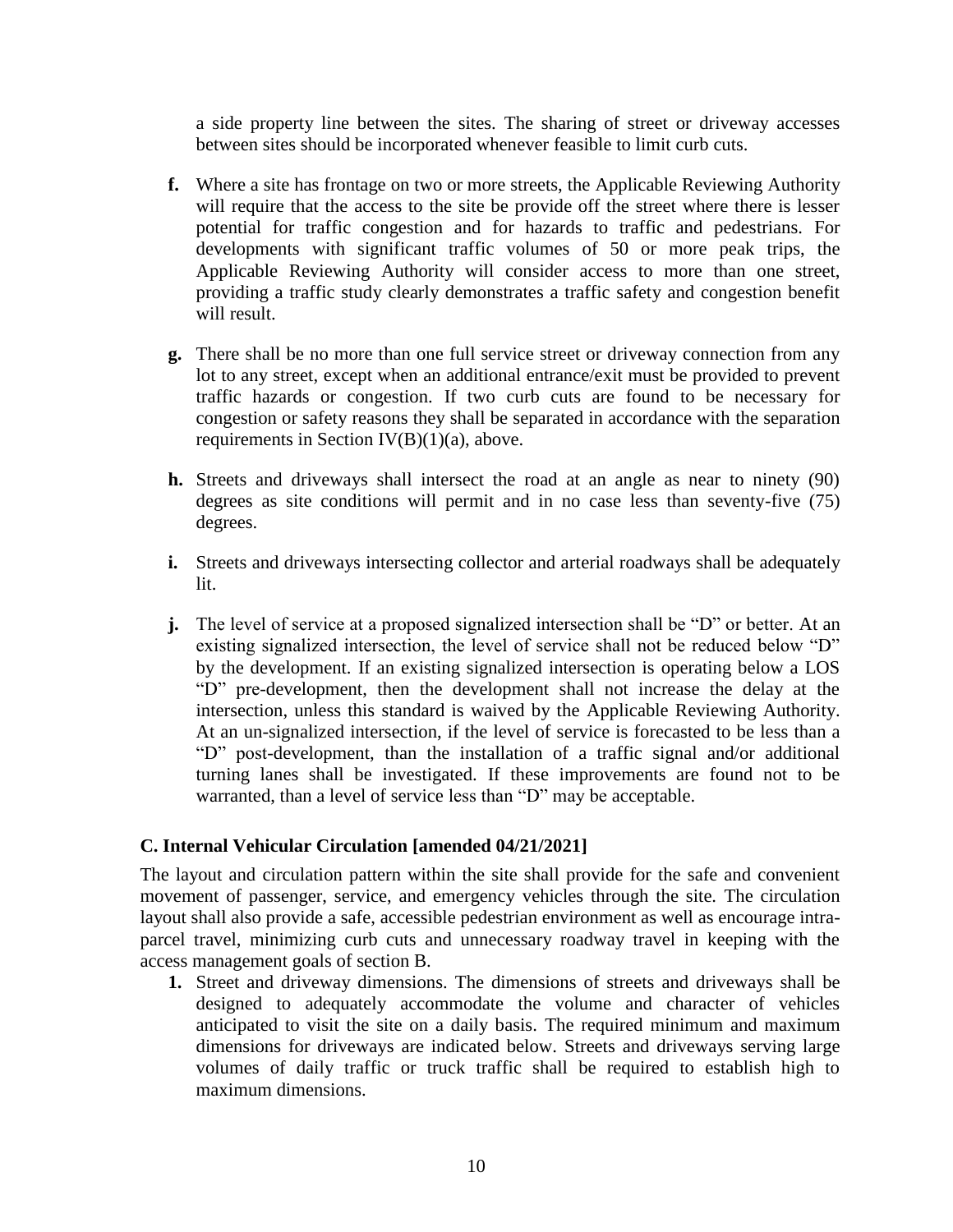| <b>LAND USE</b>         | <b>ONE-WAY</b><br><b>WIDTH</b><br>(FEET) | <b>TWO-WAY</b><br>WIDTH<br>(FEET) |
|-------------------------|------------------------------------------|-----------------------------------|
| Residential             | 12 to 14                                 | 20 to 24                          |
| Commercial & Industrial | 15 to 25                                 | 26 to 30                          |
| generating between 10 - |                                          |                                   |
| 50 truck trips per hour |                                          |                                   |
| Commercial & Industrial | Maine DOT                                | Maine DOT                         |
| generating 50 or more   | Criteria to Apply                        | Criteria to                       |
| truck trips per hour    |                                          |                                   |

- **2.** A site development access driveway profile shall be designed to conform to the natural topographic features of the site, to the extent feasible. Driveways serving residential development shall be between 0.75% and 15% up or down. Driveways serving commercial or industrial developments shall be between 0.75% and 8% up or down.
- **3.** The construction and materials used for a driveway, street, parking lot and drainage infrastructure shall comply with the latest standard specifications issued by The State of Maine Department of Transportation and as approved by the Applicable Reviewing Authority. Specific construction details for this infrastructure shall also be approved by the Applicable Reviewing Authority.
- **4.** The layout and design of driveways and parking areas shall provide for safe and convenient circulation of vehicles throughout the site and shall provide the necessary curbing, directional markings, and signage to achieve this requirement. The layout, design and circulation pattern must also provide for pedestrians and cyclists as well as emergency, delivery, and service vehicles.
- **5.** Traffic calming measures shall be included where appropriate to discourage speeding within the site and between abutting sites. Measures may include speed tables, onstreet parking, raised crosswalks, vertical curbing, curvilinear road alignments, roadside plantings, neck-downs, curbed islands, signage or other traffic calming techniques.
- **6.** Where feasible, connections between parking lots and driveways on adjacent parcels shall be provided to facilitate deliveries and minimize turning movements onto primary roads. Internal connections shall be designed to provide safe, direct access between adjacent lots in a manner that prevents their use as vehicle shortcuts. The site plan shall show stub outs, or other driveway or parking lot linkages, anticipating future vehicular connections to abutting undeveloped property.
- **7.** Identifiable routes of access for emergency and service vehicles shall be provided to and around the buildings on the site.
- **8.** Drive-through lanes shall minimize conflicts with pedestrian circulation routes. Motorists shall be made aware of pedestrians through signage, lighting, raised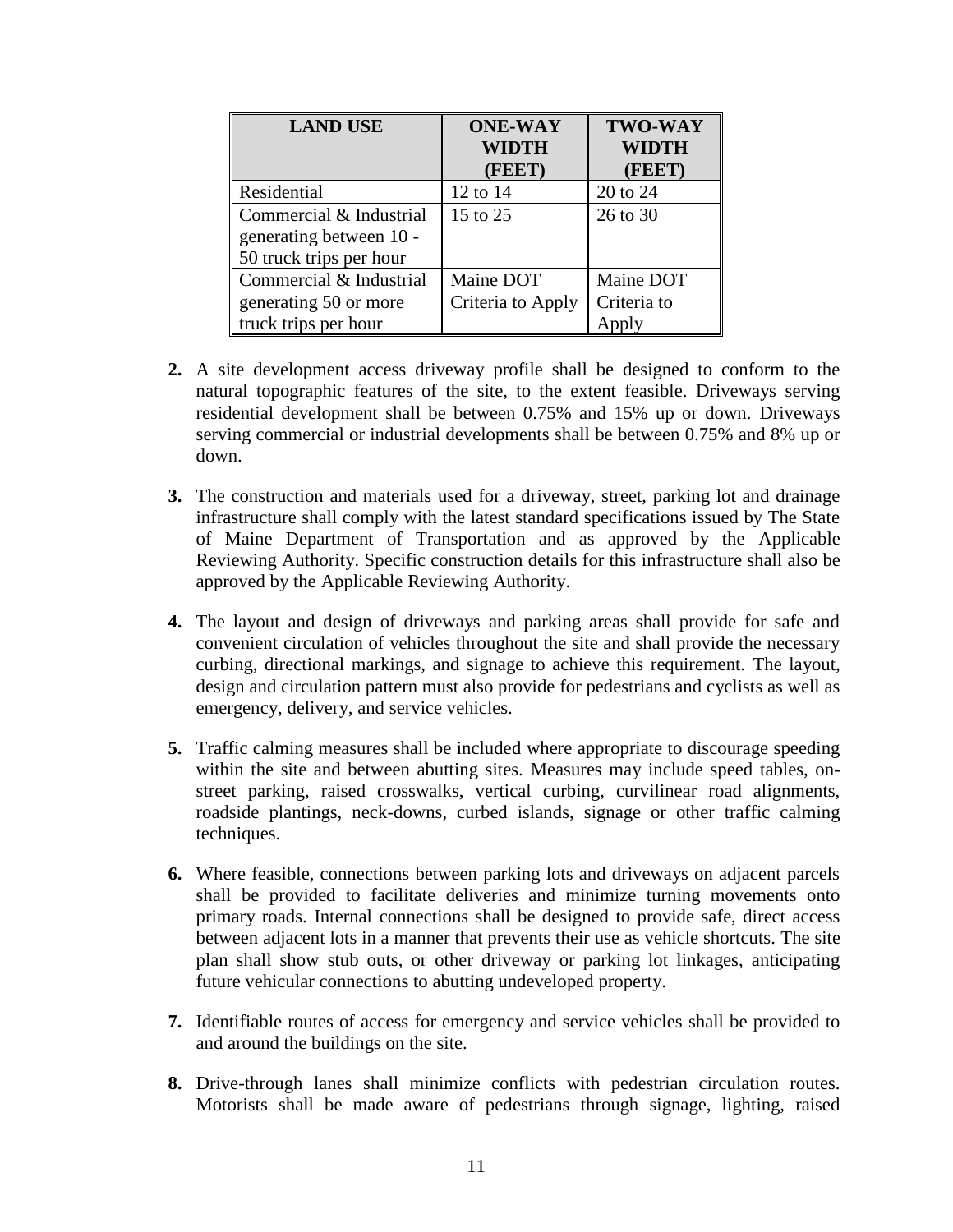crosswalks, changes in paving or other devices. The site plan shall be designed to minimize queuing in parking lots or other areas which would cause congestion or unsafe conditions.

**9.** Service drives shall be separated from internal walkways, parking areas, or pedestrian use areas by landscaped islands, grade changes or other devices to minimize pedestrian contact.

#### <span id="page-13-0"></span>**D. Parking Areas [amended 04/21/2021]**

Parking lots shall be designed to complement adjacent buildings, the site, and the neighborhood by not being a dominant visual element. Every effort shall be made to reduce the scale of parking lots for aesthetic and stormwater reasons. Parking areas shall balance the needs of both vehicles and pedestrians. Parking lots shall be accessible and organized to serve the motorist, while being safe and pedestrian-friendly.

- **1.** Off-street parking shall conform to Section XI., Off-Street Parking & Loading Requirements, of the Zoning Ordinance.
	- **a.** If an applicant can demonstrate to the Applicable Reviewing Authority that the nature or operation of the proposed use will not necessitate the minimum parking space requirements found in Section XI., the Applicable Reviewing Authority shall have the authority to approve a site plan showing fewer parking spaces than are required. This allowance may only be provided, however, if the site plan incorporates a landscaped area that is feasible and adequate to accommodate the requisite parking under Section XI., should there be a future change in the nature or operation of the use necessitating the required parking.
	- **b.** The Board of Appeals may also permit a reduction in the required parking spaces as per Section XI(F) of the Zoning Ordinance.
	- **c.** For uses that experience high turn-over traffic volumes (i.e. typical visitation is less than one-hour) the Applicable Reviewing Authority may require the dimensions of parking spaces in close proximity of the building entrance to be 10 feet wide by 20 feet long.
	- **d.** The Applicable Reviewing Authority may approve parking spaces for use by employees or residential parking to be 8 feet wide. All 8 foot wide parking spaces that are provided for employees and residential uses must be in physically segregated parking areas and the design of such parking areas must be shown on an approved site plan. No more than 10% of offstreet parking spaces may be designed with a width of less than 9 feet.
- **2.** There shall be adequate provisions for ingress and egress to all parking spaces. The following aisle widths shall be required to ensure adequate and safe access to parking spaces. Only one-way traffic shall be permitted in aisles serving single-row parking spaces placed at an angle other than ninety (90) degrees.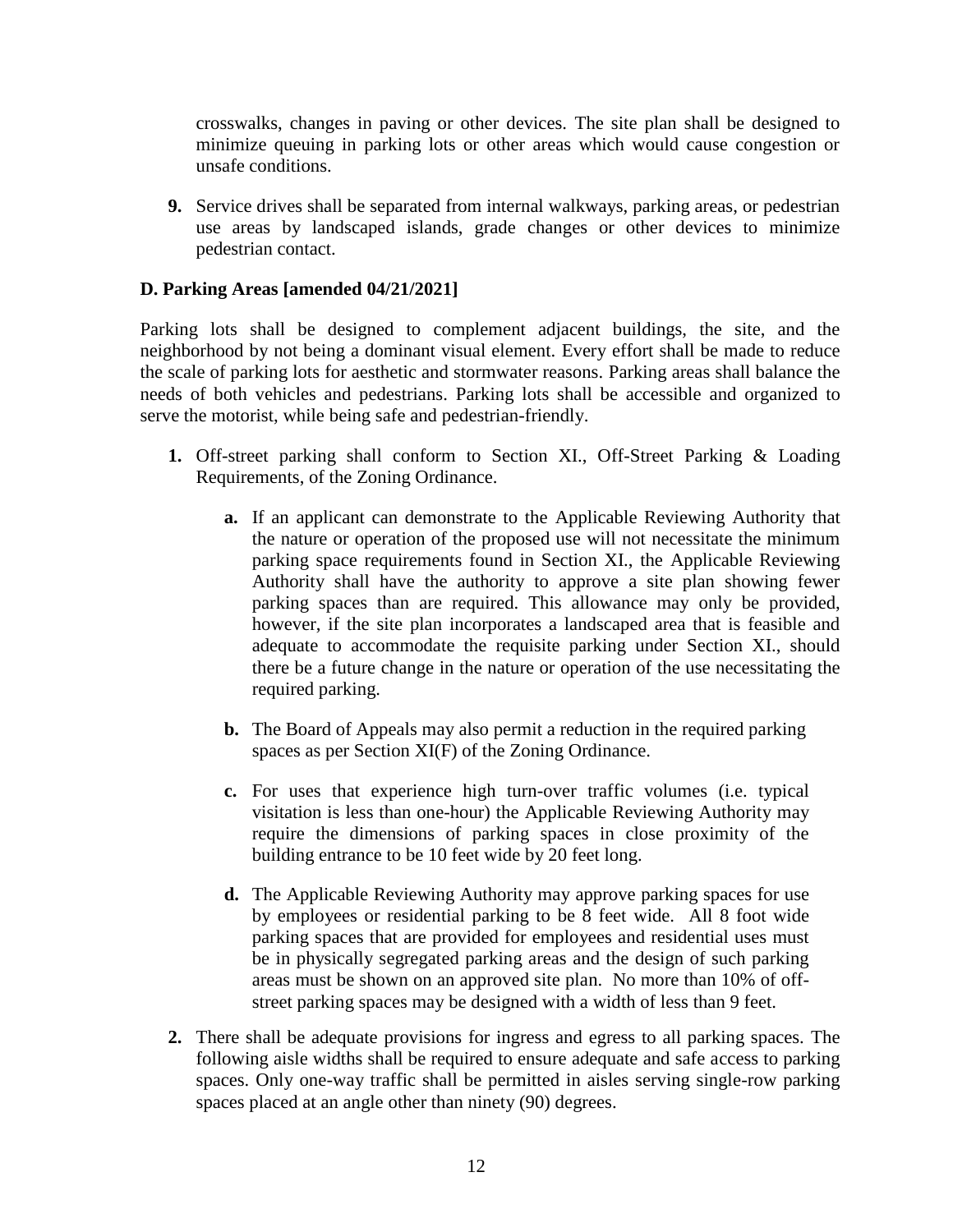| <b>PARKING ANGLE</b>                 | <b>MINIMUM AISLE</b> |
|--------------------------------------|----------------------|
| <b>DEGREE</b>                        | <b>WIDTH (FEET)</b>  |
| $\Omega_{\rm o}$<br>parallel parking | $12^{\circ}$         |
| ვ∩∘∟                                 | 12                   |
| ∆5°⊔                                 | 13'                  |
|                                      | 18'                  |
| perpendicular parking                | つく                   |

- **3.** Parking lots shall be designed as part of the overall plan for the site, and shall be coordinated with building entrances, lighting, and landscaping.
	- **a.** Whenever feasible, the majority of parking areas shall be located at the rear or sides of the building(s) being served, except where parking would be located adjacent to a residential neighborhood or when the parking is part of a multibuilding site. Where such placement is not possible, the parking area shall be screened with evergreen trees, earth berms, fences, or shrubs.
- **4.** There shall be adequate provisions made for handicap parking in accordance with the ADA Standards for Accessible Design and marked by the international symbol of accessibility. Handicap accessible spaces shall be designated in the closest located spaces on a site to the accessible entrances. Such spaces shall be provided in accordance with the following table and shall be designed in accordance with the ADA Design Standards.

| <b>TOTAL</b><br><b>SPACES</b> | <b>TOTAL</b><br><b>ACCESSIBLE</b><br><b>SPACES</b><br><b>REQUIRED</b> | <b>SPACES WITH</b><br>60" WIDE<br><b>ACCESSIBLE</b><br><b>AISLE</b> | <b>VAN ACCESSIBLE</b><br><b>SPACES WITH 96"</b><br><b>WIDE ACCESSIBLE</b><br><b>AISLE</b> |
|-------------------------------|-----------------------------------------------------------------------|---------------------------------------------------------------------|-------------------------------------------------------------------------------------------|
|                               | <b>COLUMN A</b>                                                       |                                                                     |                                                                                           |
| 1 to 25                       |                                                                       | 0                                                                   |                                                                                           |
| 26 to 50                      | $\overline{2}$                                                        |                                                                     |                                                                                           |
| 51 to 75                      | 3                                                                     | $\overline{2}$                                                      |                                                                                           |
| 76 to 100                     | 4                                                                     | 3                                                                   |                                                                                           |
| 101 to 150                    | 5                                                                     | 4                                                                   |                                                                                           |
| 151 to 200                    | 6                                                                     | 5                                                                   |                                                                                           |
| 201 to 300                    |                                                                       | 6                                                                   |                                                                                           |
| 301 to 400                    | 8                                                                     |                                                                     |                                                                                           |
| 401 to 500                    | 9                                                                     |                                                                     | 2                                                                                         |
| 501 to 1000                   | 2% of total parking<br>provided                                       | $7/8$ of column A                                                   | 1/8 of column A                                                                           |
| 1001 and<br>over              | 20 plus 1 for each<br>100 over 1000                                   | 7/8 of column A                                                     | $1/8$ of column A                                                                         |

*This table is in accordance with the ADA Design Guide, U.S. Department of Justice, Civil Rights Division, Disability Rights Section*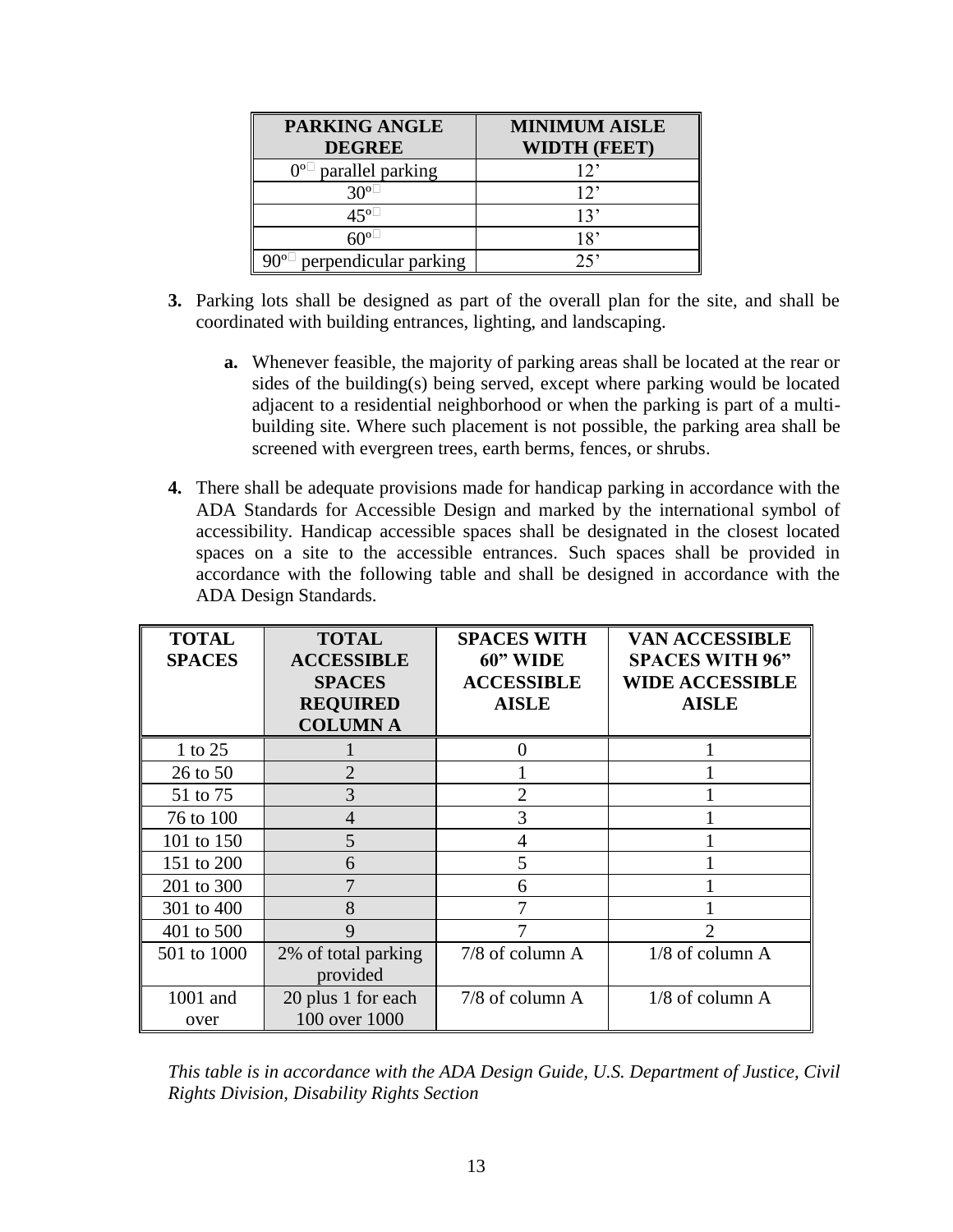**5.** Parking areas shall be landscaped and screened in accordance with the following standards:

- **a.** Paved surfaces of parking areas shall be separated from buildings by a minimum of five (5) feet of landscaping and a five (5) foot walkway. Beyond the 5 foot minimum, the width of the landscaping shall be proportional to the height of the building.
- **b.** The scale and impervious area of parking lots with more than 15 spaces shall be broken up with trees, landscaped islands, grade changes, low walls, or other features.
- **c.** At a minimum, between 10% and 15% of the parking lot shall be landscaped. The higher percentage (15%) shall be used for larger parking lots consisting of 40 or more spaces. The lower percentage of 10% shall be used for smaller parking lots containing fewer than 40 parking spaces. Planting islands shall be a minimum of 9 feet in width. All parking lot landscaping shall be hearty and appropriate for parking lot conditions. Existing natural groupings or clusters of trees shall also be preserved.
- **d.** Where front parking is permitted between the building and the road it shall be screened by trees, berms, fencing, shrubs, low walls, perennial masses, or a combination of these elements. The height of the screening shall be approximately 3 feet to minimize the view of the parking lot and vehicles, while providing a clear view of the building and signage.
- **6.** Parking areas with a single point of access are strongly discouraged. Dead-end parking lots shall not contain more than ten (10) spaces. Where dead-end lots must be used, adequate space shall be provided to safely turn a vehicle around to avoid backing out.
- **7**. Directional signage and markers shall be utilized in diagonal parking lot arrangements.
- **8**. Provisions shall be made for snow storage in the design of all parking areas. The areas shall be shown on the site plan to avoid conflicts with landscaping, visibility, drainage, or icing during the winter season.

#### <span id="page-15-0"></span>**E. Pedestrian Ways, Space & Alternative Transportation [amended 11/07/2007; 04/21/2021]**

Developments shall provide attractive, safe, and functional walkways within the site and for connection of the site to the Town's sidewalk system when a public sidewalk exists or is planned in the vicinity of the site. Walkways shall be designed to direct pedestrians to the main entrances of the buildings from the public right-of-ways, abutting properties and businesses, and the parking areas on the site. Entrances to buildings shall also be designed to provide some outdoor space for pedestrian use, such as seating, dining, or lawn area.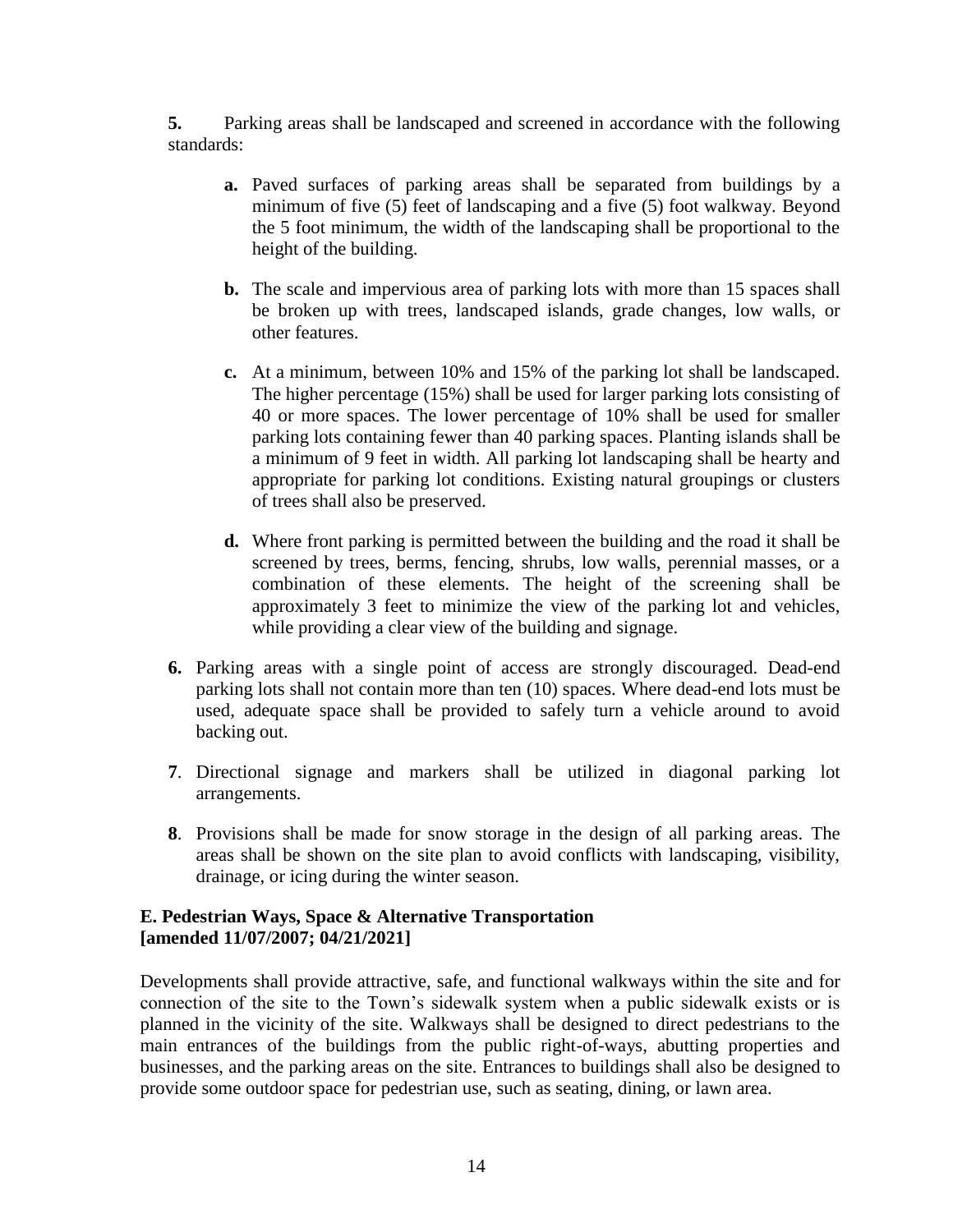- 1. Continuous internal walkways shall be provided from any existing or planned public sidewalk in the street(s) adjacent to the site to the principal customer entrances on the site. At a minimum, walkways shall connect focal points of pedestrian activity such as transit stops, street crossings, and building entrances.
- 2. If a sidewalk does not exist in the street(s) adjacent to the site but the Town has identified the construction of a sidewalk for this portion of the street(s) in the Town Wide Transportation Study (March 2005) the applicant shall be responsible for the construction of a sidewalk along the full width of the frontage or in a location otherwise determined by the Applicable Reviewing Authority. The applicant shall not be responsible for the construction of a sidewalk in a location for which the Town Council has already adopted and funded a Sidewalk Capital Improvement Plan.
- 3. If a sidewalk is required to be constructed, the sidewalk shall be located within the right-of-way of the public street unless the width of the right-of-way will not allow for this. In this case, the sidewalk shall be located on the parcel in the area immediately adjacent to the street right-of-way unless the topography or natural characteristics of the site or existing development make this impractical. When determining the location and alignment of new sidewalks, existing street trees shall be avoided and preserved to the extent possible to further the goals of "subsection F Landscaping, Buffering and Greenspace" of this Ordinance.
- 4. If the sidewalk will be located outside of the street right-of-way, the applicant shall convey an easement to the Town for the sidewalk area.
- 5. When a sidewalk is constructed wholly within the street right-of-way it must conform to the design and construction requirements set forth in the Town's Street Acceptance Ordinance (Chapter 701) for the class of street. When a sidewalk is constructed wholly or partly outside of the street right-of-way the location and design of the sidewalk must be approved by the Applicable Reviewing Authority as part of the site plan approval.
- 6. Internal walkways shall be a minimum of 4 feet in width for ADA compliance and shall be raised and separated from vehicular traffic by 6 inch curbing except at crosswalks and access areas.
- 7. Within larger parking lots where the main building entrance will be 50+ feet from at least half of the parking spaces, a network of walkways shall be provided. These walkways shall be separated from parking bays and travel aisles by raised curbing or landscape buffering and shall be aligned with the main entry or a focal point on the building for way finding. The width of these internal parking lot walkways shall be five feet or more to enable the use of shopping carts or heavy pedestrian traffic.
- 8. Walkways shall be located where motorists can anticipate pedestrians. Likewise, walkways shall be designed to give pedestrians a view of oncoming vehicles and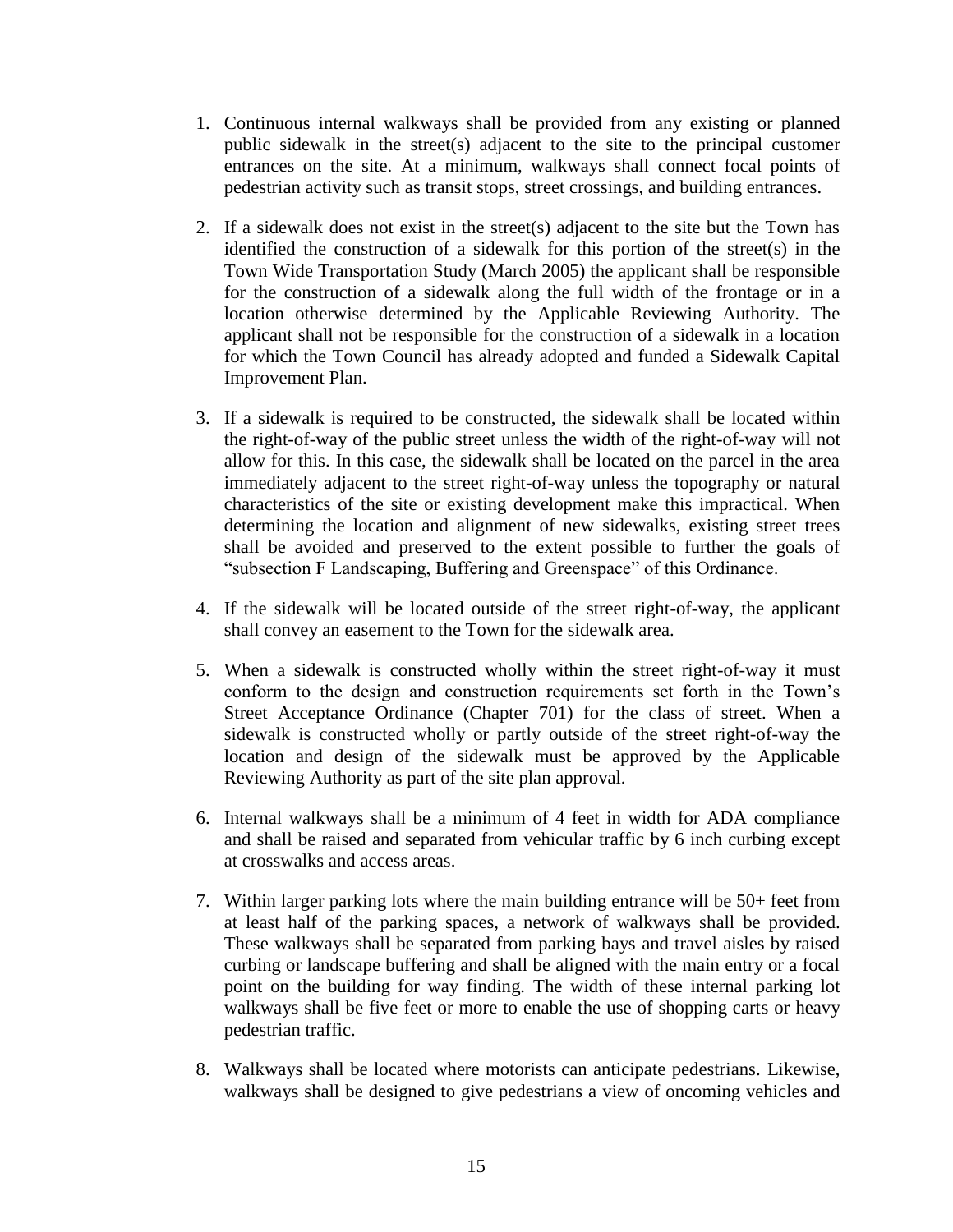shall avoid bisecting drive-through lanes, access and service drives, and other high-traffic routes.

- 9. Internal crosswalks shall be provided and marked by a change in pavement texture, pattern, or color to maximize pedestrian safety. The materials selected shall be highly durable and low maintenance. Raised crosswalks shall be considered at key locations as a traffic calming device as well as to make crosswalks more visible.
- 10. Areas adjacent to walkways shall be landscaped with trees, shrubs, ground cover, benches or other materials. Walkways in parking areas shall include landscaped islands for visual relief, shade, and scale.
- 11. All walkways and sidewalks shall be designed for efficient snow removal to enable year-round use.
- 12. Major entrances to new or renovated buildings shall be complemented with outdoor seating or use areas. Canopies, recessed entrances, seating areas, decorative plantings, lawn areas and other elements may be incorporated around the building entry to serve as pedestrian space or gathering areas.
- 13. Provisions shall be made for alternative transportation if the site is located on a bus or bicycle route. Such provisions may consist of bus shelters, bicycle racks, or individual travel lanes for either mode of transportation.

#### <span id="page-17-0"></span>**F. Landscaping, Buffering & Greenspace [amended 04/21/2021]**

Landscaping shall be used to complement the architecture, enhance the human scale, reinforce circulation paths, highlight entrances, provide shade, and add color and seasonal interest. Buffering shall be used to minimize any adverse impacts or nuisances on the site or from adjacent areas. Greenspace shall be designated to preserve the natural features or resources of a site, to provide areas for active or passive recreation, or for visual and aesthetic benefits.

- **1.** Native species shall be used to the greatest extent possible in all landscaping designs. If site improvements will create ten (10) or more new parking spaces or create 2,000 sq. ft. or more of new building footprint, a landscape plan shall be prepared by a landscape architect registered in Maine.
- **2.** The applicant shall use plant material and species that require a low degree of maintenance and that are hearty and resistant to insect infestation, drought, disease, road salt, and auto emissions, and are tolerant of local winter conditions.
- **3.** Wherever practical, existing specimen trees, tree clusters or other significant vegetation shall be preserved. The landscape plan shall illustrate which vegetation will be preserved and what protection measures will be implemented. Further, transplanting and reusing on-site trees and other vegetation is strongly encouraged.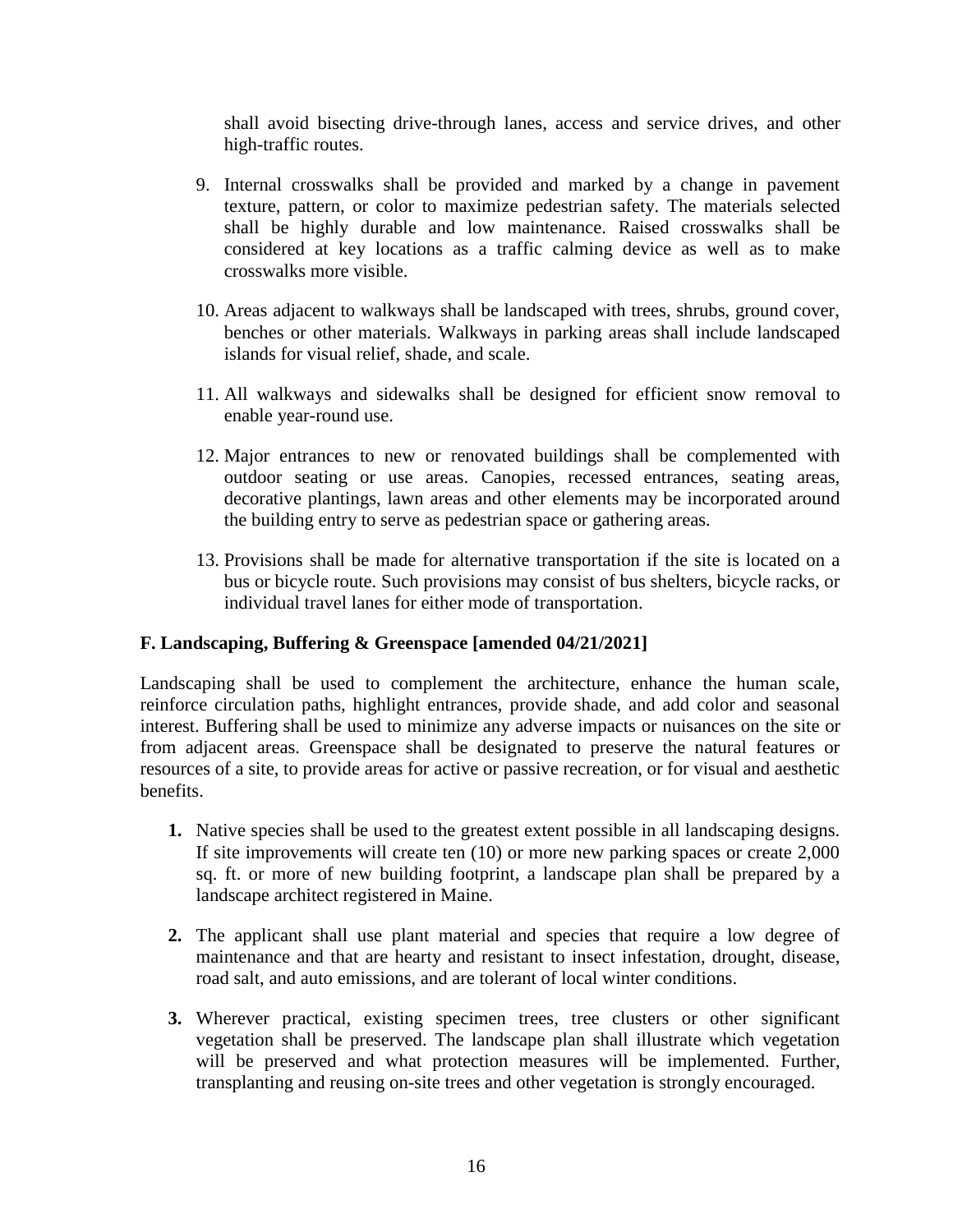**4.** A varying, but simple, collection of plant materials and species is encouraged to create a distinctive, yet low maintenance environment. A list of suggested plantings in Scarborough is included in an appendix to this ordinance. Plant materials shall meet the following minimum sizes, unless alternative sizes are required given a particular site or location:

| <b>VEGETATION</b>         | <b>MINIMUM SIZE</b>      |
|---------------------------|--------------------------|
| <b>Canopy Trees</b>       | $2\frac{1}{2}$ " caliper |
| <b>Flowering Trees</b>    | 2" caliper               |
| <b>Evergreen Trees</b>    | 5 to 7' in height        |
| Deciduous Shrubs          | 24" in height            |
| <b>Evergreen Shrubs</b>   | 18" height / spread      |
| Perennials                | 2 year clumps            |
| <b>Ornamental Grasses</b> | 2 year clumps            |
| <b>Ground Covers</b>      | 3"<br>pots               |

- **5.** Landscaping is necessary in parking lots to enhance their appearance, lessen the scale of paved areas, define edges, and provide shade and cover. The following standards shall apply within parking areas:
	- a. At a minimum, between 10% and 15% of the parking lot shall be landscaped. The higher percentage (15%) shall be used for larger parking lots consisting of 40 or more spaces. The lower percentage of 10% shall be used for smaller parking lots containing fewer than 40 parking spaces. Planting islands shall be a minimum of 9 feet in width. All parking lot landscaping shall be hearty and appropriate for parking lot conditions and snow storage.
	- **b.** Trees in parking lots shall be planted in informal groups, straight rows, or concentrated in certain areas. Trees shall be planted at least five feet from the end of parking lot islands for both motorist visibility and tree health.
	- **c.** Plantings, trees, and other landscape elements shall separate parking lots from neighboring streets to minimize views of vehicles and paved areas, while still enabling views of the building.
	- **d.** Trees and shrubs in and near parking areas shall be trimmed and maintained so that they do not block views needed for safe movement of motorists and pedestrians.
- **6.** Trees and plantings shall be coordinated with the on-site architecture by complementing the building elevations without blocking storefronts, signs, or lighting.
- **8.** Large spreading deciduous trees shall be planted in appropriate locations along town roads and private access drives to define the edge of the travelway, provide shade for pedestrians, clean the air, and add scale to transportation corridors and commercial developments.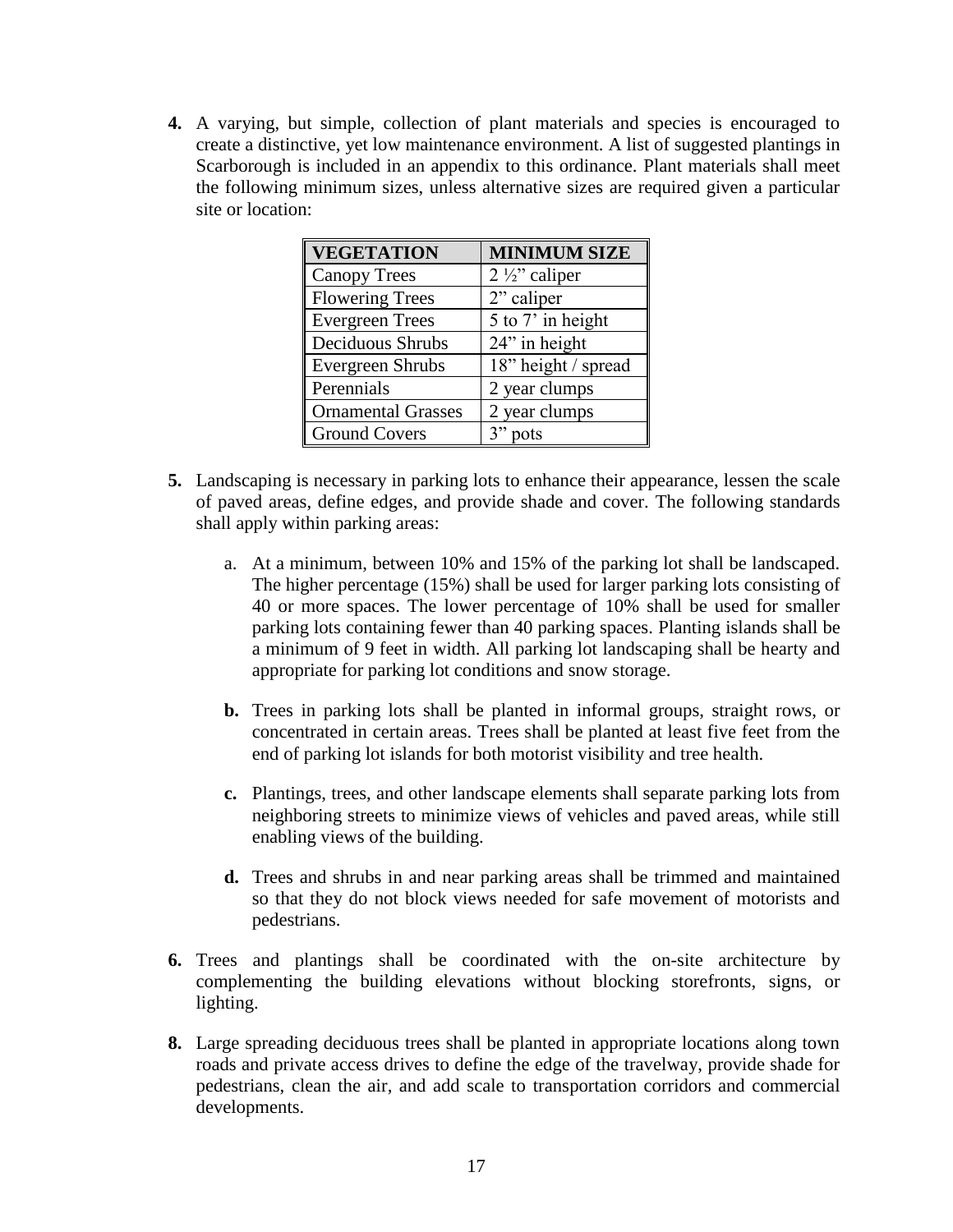- **9.** Landscape plans presented to the Applicable Reviewing Authority shall anticipate a 3 to 8 year growing cycle to achieve maturity for shrubs and 15 to 20+ years for trees. The plan shall be designed and plantings selected with due consideration for maintenance requirements.
	- a. A written maintenance plan shall be provided for the landscape elements to be installed on the site. The plan shall include initial installation, guarantee period, replacement policy, annual maintenance, and irrigation provisions. All lawns and plant materials shall be guaranteed for a period of not less than 2 years.
	- b. The use of plant materials and landscape elements that require a low degree of maintenance is strongly encouraged. Vegetation to consider includes drought resistance, tolerance to auto emissions, disease resistance, and relatively light leaf litter.
- **10.** Buffers shall be provided to shield structures and uses from the view of abutting properties, where the abutting properties would otherwise be adversely impacted. In particular, buffers shall be used to screen garbage collection areas, loading areas, waste storage, commercial vehicle parking and the like. Buffers may include fences, plantings, berms, and walls used to minimize any adverse impacts and nuisances on a given site or abutter.
- **11.** Special landscaping and buffer requirements pertain to development along the Route One Corridor. Sites abutting Route One shall provide a green strip buffer along Route One at a depth of no less than 15 feet from the sideline of Route One. This 15 ft. may include trees, grass, plantings, berms, and mounds as well as sidewalks, fences or other landscape elements. The trees and plant materials within this buffer shall also conform to the planting schedule of the document entitled: Guiding Growth & Public Improvement on Route One, Scarborough, Maine, authored by Terrence J. Dewan & Associates, dated June 1993.
- **12.** In cases where the Scarborough Zoning Ordinance requires buffers for commercial or industrial developments that abut residential zoning districts or uses, the Applicable Reviewing Authority may require evergreen or deciduous trees within these buffer areas. An evergreen buffer requires three (3) rows of staggered plantings. The rows shall be eight (8) feet apart and the evergreens planted six (6) feet on center. Deciduous buffers require trees with a minimum of 3 inch caliper and rows and spacing to be determined by the Board based on the characteristics of the site and uses.

#### <span id="page-19-0"></span>**G. Stormwater Management [amended 04/21/2021]**

Adequate provisions shall be made for the control, collection and disposal of all stormwater runoff from the site. Drainage plans, details, and calculations shall address the two, ten and twenty-five year, twenty-four hour storm events. These plans shall be designed to compliment the hydrology and natural features of the site and shall not cause adverse impacts to abutters, downstream properties, or receiving waters.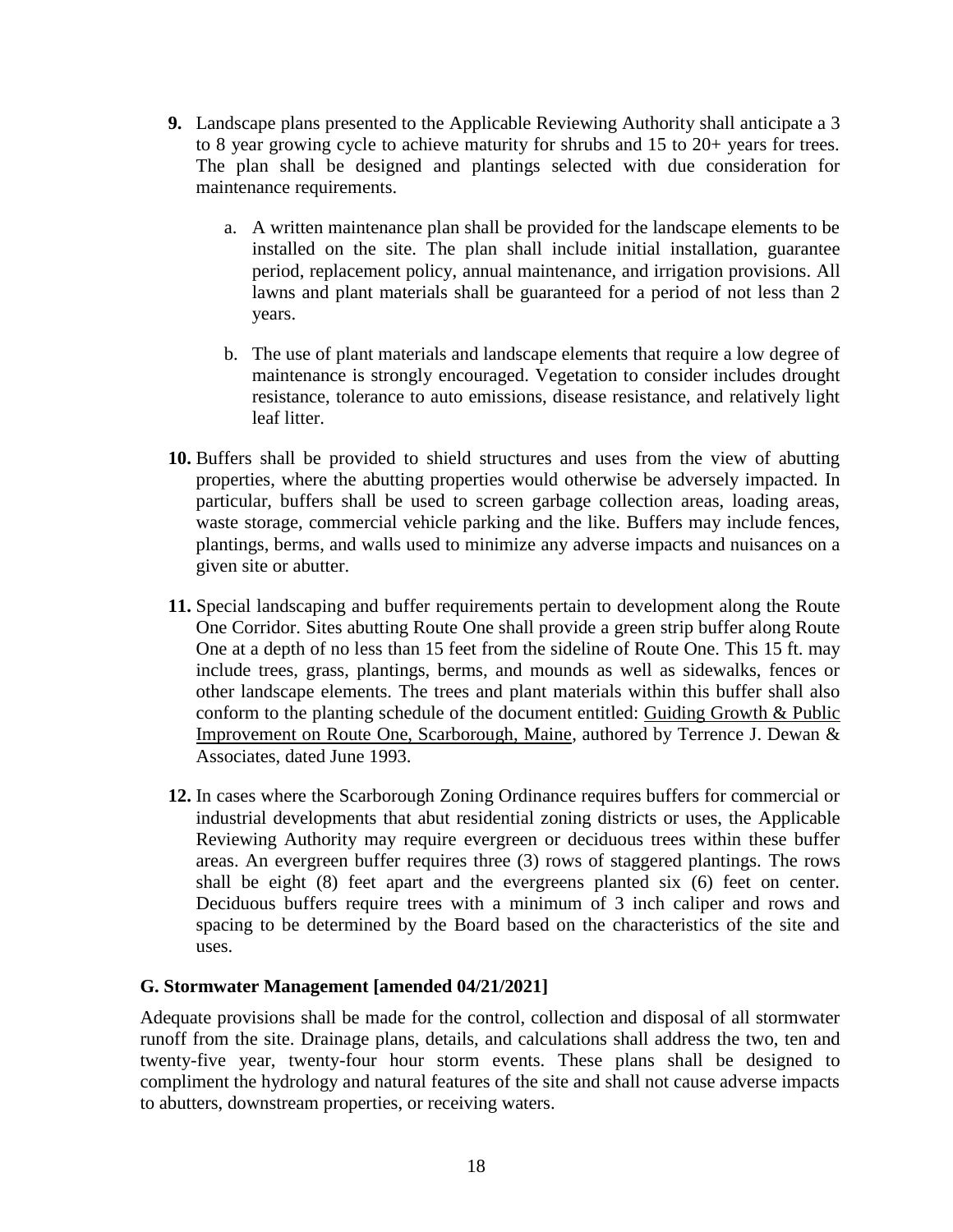- **1.** Stormwater management areas shall be treated as integral, attractive and natural parts of the landscape. Natural areas shall be used to retain and drain stormwater to the extent possible.
- **2.** When areas of the site are to be paved they may be designed and constructed with pervious and semi-pervious alternatives to bituminous pavement. Alternative parking surfaces, such as porous pavement, are intended to minimize storm water run-off and facilitate infiltration and natural hydrological functions to the extent feasible.
- **3.** Stormwater treatment basins shall be patterned after natural features and shall avoid hard geometric shapes. These basins shall be planted with wetland species to improve their aesthetic and habitat values.
- **4.** Abrupt changes to natural drainage ways and grades shall be avoided. Natural drainage ways shall not be filled unless specifically permitted by the Applicable Reviewing Authority and transitional grading shall be used to blend all earthworks into the natural contours of the site.
- **5.** Drainage systems shall be designed so as to not impact streets, adjacent properties, downstream properties, and local soils and vegetation. The system shall also consider and incorporate the upstream runoff that may pass over the site.
- **6.** The water quality of receiving waters shall not be degraded by the stormwater runoff from the site. Oil and grease traps, on-site vegetated waterways, drainage swales, and vegetated buffer strips shall be utilized as needed to aid in the prevention of degraded receiving waters.
- **7.** Where ground protection and rip rap is necessary in visible locations it shall be constructed of hand-placed rock or geo-grid, rather than course rip-rap.
- **8.** Wherever feasible, drainage basins shall be designed to be shared between abutting properties to lessen the amount of land area devoted to stormwater management.

#### <span id="page-20-0"></span>**H. Lighting [amended 04/21/2021]**

Outdoor site lighting shall be designed to balance visibility and safety on the site, while respecting abutting properties and minimizing light pollution and sky glow. Functional, safety, and aesthetic goals shall be achieved with fixtures and locations that are planned as part of the overall site design.

**1.** A lighting plan shall be furnished with the site plan application. This plan shall include all lighting fixtures proposed to illuminate the buildings, travelways, loading areas, parking areas, walkways, and landscaping on the site. A photometric diagram shall be provided to show the illumination levels that will result from the proposed lighting. Lighting details and illustrations of the proposed fixtures shall also be included.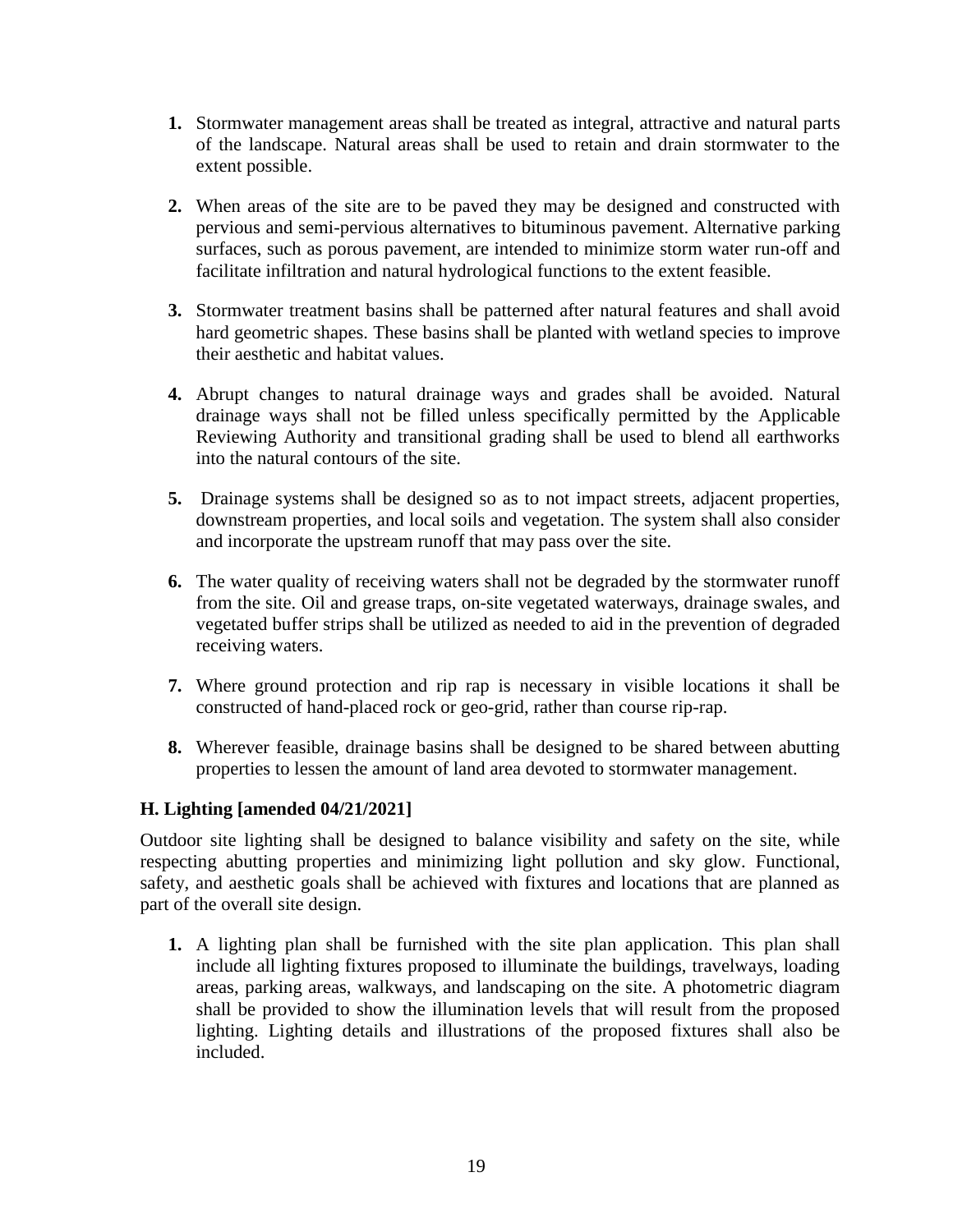- **2.** The location, design, and color of fixtures (poles and luminaries) shall complement the architecture, landscaping, parking areas, and street furnishings of the site to be developed or redeveloped in terms of form, style, and placement.
- **3.** Cut-off fixtures shall be used to control glare, skyglow, and spillover onto adjacent properties. Cut-off fixtures control these impacts by directing light well below the horizontal. Non-cut-off fixtures, such as decorative or historic lamps, may be allowed by the Applicable Reviewing Authority where they are designed to be lower luminance, limited in number, or distant from abutting residential uses.
- **4.** The mounting height of light fixtures shall be in scale with adjacent buildings, access drives, and pedestrian ways. In general, the maximum mounting height along driveways or access ways shall not exceed 25 feet, and shall be reduced to  $12 - 16$ feet where sidewalks are present. Fixture heights in parking lots shall vary depending on the size and configuration of the lot. In general, the maximum mounting height shall be 20 feet, unless an increase in height can significantly reduce the number of fixtures necessary. The final height of fixtures shall be determined by the Applicable Reviewing Authority.
- **5.** The location and alignment of fixtures shall be coordinated with the orientation of buildings, the layout of parking and landscaped islands, and the driveway patterns. Light fixtures shall be sited within raised landscaped areas to avoid damage from vehicles and plows, but shall also be coordinated with the plantings to avoid shadowing and dark spots from mature trees.
- **6.** For safety and energy conservation purposes, illumination levels shall not exceed the minimums to provide safe conditions as currently recommended by the Illuminating Engineering Society of North America (IESNA). The individual IESNA standards shall be followed for roadway lighting, lighting for parking facilities, and pedestrian lighting. The use of metal halide lamps is required for parking lots and driveways for its color rendition and energy efficiency, unless an alternative is specifically approved by the Applicable Reviewing Authority.
- **7.** Wherever practical, lighting fixtures shall include timers, photo sensors, and other energy saving devices to lessen both energy consumption and unnecessary lighting.
- **8.** Where commercial development abuts residential uses, cut off fixtures shall be used to eliminate spillover onto adjacent residential properties to less than 0.1 foot-candles. The lighting within the parking lots of commercial uses abutting residential areas shall reduce the lighting to an average of 0.2 foot-candles within one hour after closing.
- **9.** Facade lighting may be used to illuminate buildings or landscaping, but must be properly sited, aimed, and shielded so that the lighting is directed only onto the building façade or plantings. Lighting fixtures shall not be directed toward adjacent streets, sidewalks or properties.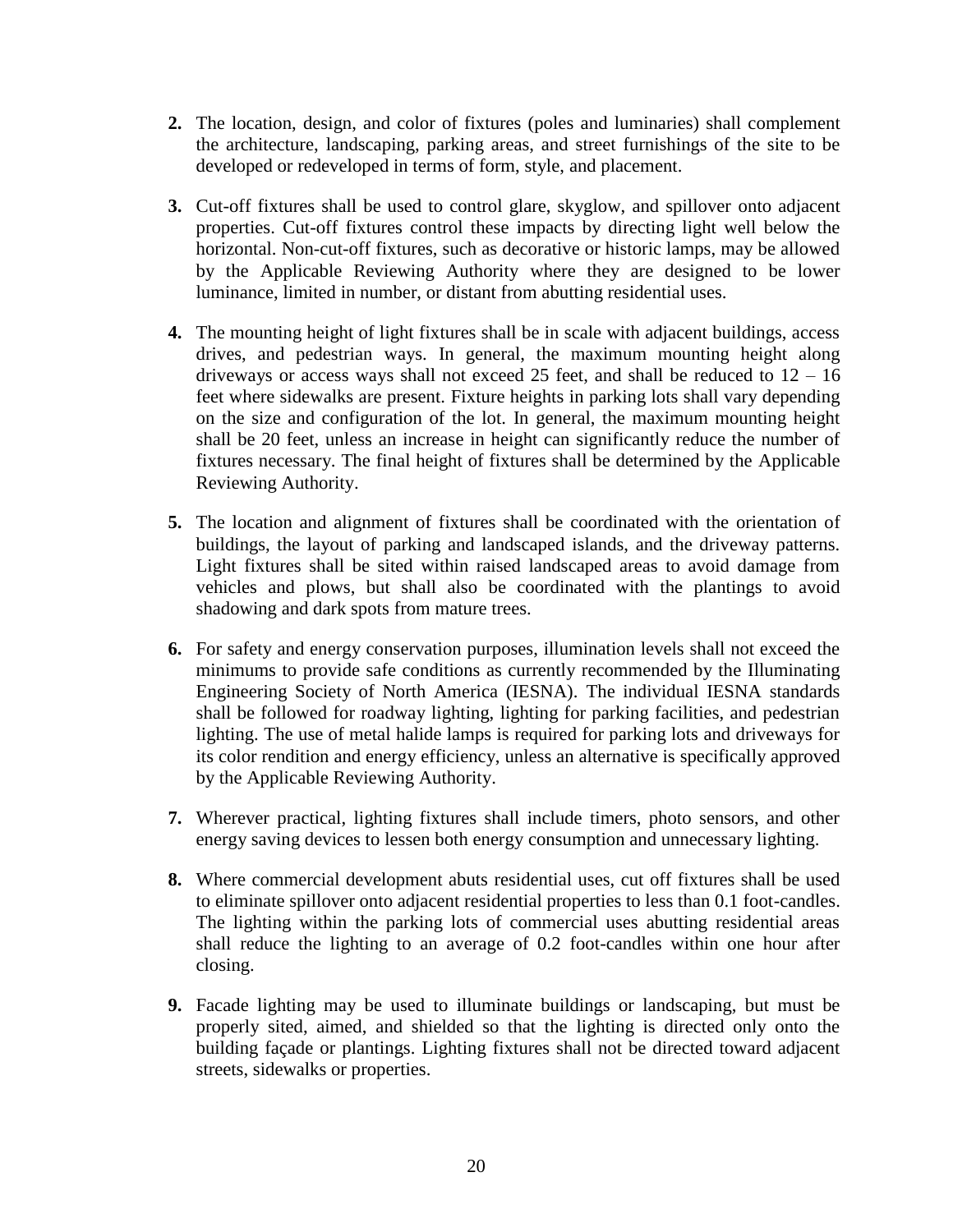#### <span id="page-22-0"></span>**I. Architecture & Signage**

The architecture of the building(s) and the aesthetics of the signage on a site shall follow traditional New England building forms and shall be designed to complement the neighborhood or village in which the site is located.

- **1.** The signage for a site shall comply with Section XII, Sign Regulations of the Zoning Ordinance and shall be reviewed in conjunction with the site plan.
- **2.** Buildings shall present an inviting, human-scaled façade to the street, internal drives, parking areas, and abutting properties. Wherever possible, entrances shall be clearly visible from the street and reinforced through site and architectural features designed to direct visitors to the building.
- **3.** Building materials shall be treated as important design elements that define the appearance of the structure and strengthen the sense of identity throughout Scarborough. The use of materials that give the appearance of New England architectural forms are strongly encouraged.
- **4.** Rooflines shall be designed to provide diversity in the form of the building and add visual interest to the streetscape. Specifically, rooflines shall be designed to reduce the mass of large buildings, emphasize building entrances, provide shelter or shade for pedestrians, and incorporate elements unique to Maine and New England.
- **5.** Large retail buildings, linear commercial buildings, national franchise buildings, and service stations shall all comply with the specific requirements for such structures found in the *Design Standards for Scarborough's Commercial Districts, January 27, 2003.*

#### <span id="page-22-1"></span>**J. Public & Private Utilities [amended 04/21/2021]**

- **1.** The Applicable Reviewing Authority may require electric, cable television, and telephone lines to be underground. If these services are underground in the street or on adjoining properties, the new service shall be placed underground. Any utility installations permitted above ground shall be designed and located so as to have a harmonious relation to both neighboring properties and the site.
- **2.** The site shall be served by an adequate supply of drinking water as well as sufficient flows for fire suppression. If a development intends to be served by a public water supply, the applicant shall furnish a written statement from the water supplier confirming that the project can be served.
- **3.** The project shall provide for an adequate means of sewage disposal, whether it is onsite or tied into the public sewage collection and treatment system. An on-site system shall be in conformance with Scarborough's Local Plumbing Ordinance, Chapter 404A. If a development intends to be served by a public sewage system, the applicant shall furnish a written statement from the sanitary district confirming the project can be served.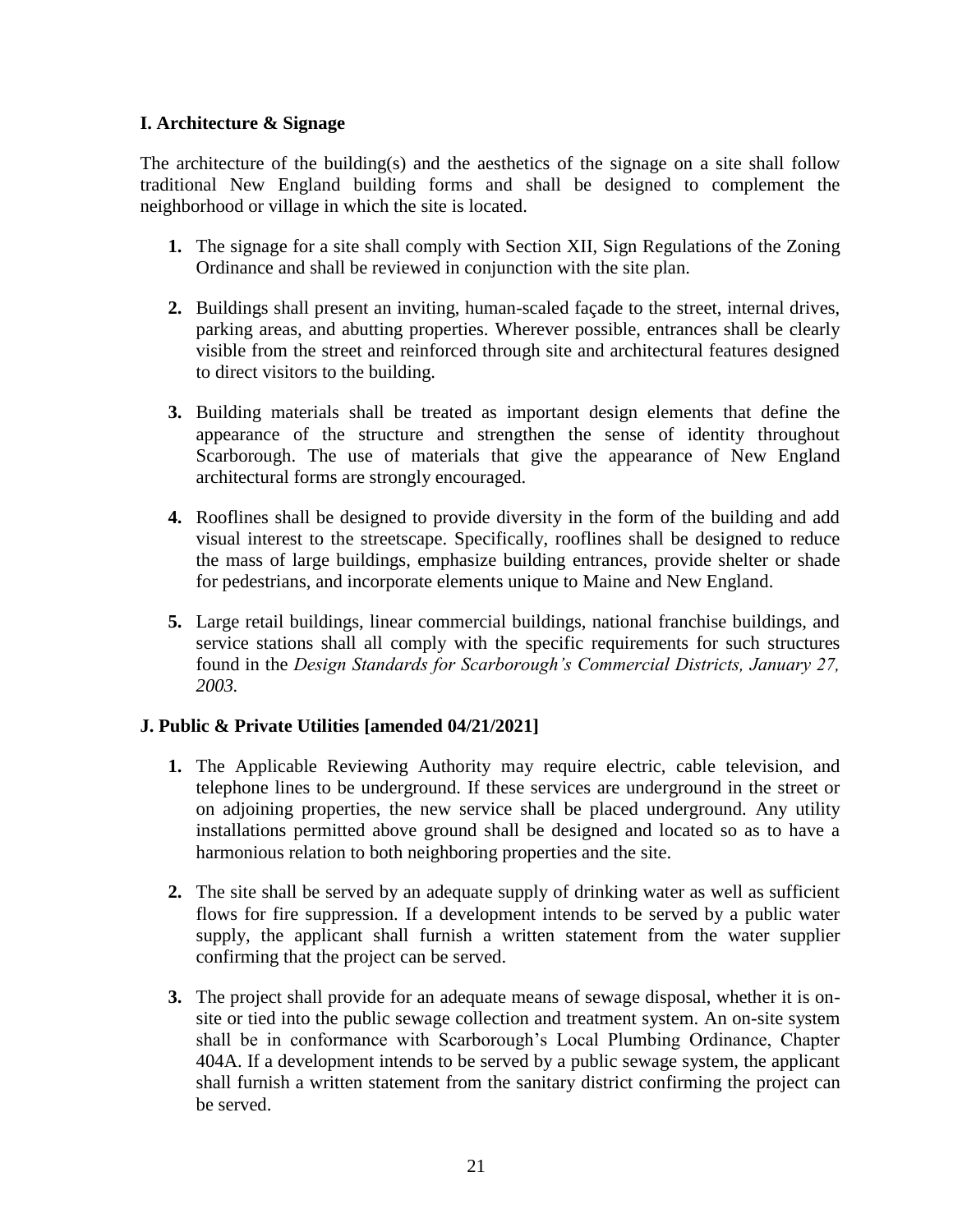#### <span id="page-23-0"></span>**K. Outdoor Storage**

Outdoor storage shall be permitted only as allowed by the Scarborough Zoning Ordinance. The outside storage of goods, materials, merchandise, automobiles, automobile parts, waste collection facilities, dumpsters, containers, and the like shall be located to the side or rear of sites and screened from view, if feasible.

- **1.** Fencing or vegetation shall be used to screen dumpsters or recycling areas from view. These facilities shall be consolidated where possible.
- **2.** Areas for outdoor storage or containers shall be designed as an integral part of the site, landscaping, and architectural plan and shall be setback and screened from public and private ways, main entrances, public spaces, and abutting residential neighborhoods.

#### <span id="page-23-1"></span>**L. Design Standards for Commercial Districts [amended 04/21/2021]**

In addition to complying with the foregoing performance and design standards, all site plans for properties located in the Residence and Professional Office District (RPO), the Local Business District (B-1), the Town and Village Centers District (TVC), the General Business District (B-2), the Highway Business District (B-H), the Haigis Parkway District (HP), and any commercial uses within the Traditional Neighborhood Development Overlay (TND) shall comply with the more specific Design Standards for Scarborough's Commercial Districts. In determining whether a project is designed in accordance with the Commercial Design Standards, the Applicable Reviewing Authority may engage the services of appropriate professionals to review (at the applicant's expense) the materials submitted. In the event of a conflict or inconsistency between any requirement of the Design Standards and a requirement of this Ordinance, the Scarborough Zoning Ordinance, the Scarborough Shoreland Zoning Ordinance, or the Scarborough Subdivision Regulations, the more restrictive requirement shall apply.

#### **M. Preservation of Historic and Archeological Resources**

Any historic or archeological resource that has been identified by the Maine Historic Preservation Commission, the Town's adopted Comprehensive Plan, or Section VII.H. Historic Preservation Provisions of the Town of Scarborough Zoning Ordinance should be preserved and incorporated into the development plan in a manner that retains its historic or archeological value if feasible. If an identified resource will be removed or will be altered in a manner that diminishes its historic or archeological value, the burden is on the applicant to demonstrate that options for preserving the resource have been explored. The Planning Board, Planning Department, and the applicant may consult the State Historic Preservation Office, the Scarborough Historical Society, or similar organizations with the mission of historic and archeological preservation on options for preserving the resource. If the resource will be removed, the applicant must demonstrate that reasonable efforts have been made to preserve the resource value or relocate it to another location. [03/19/2014][Amended 03/18/2015]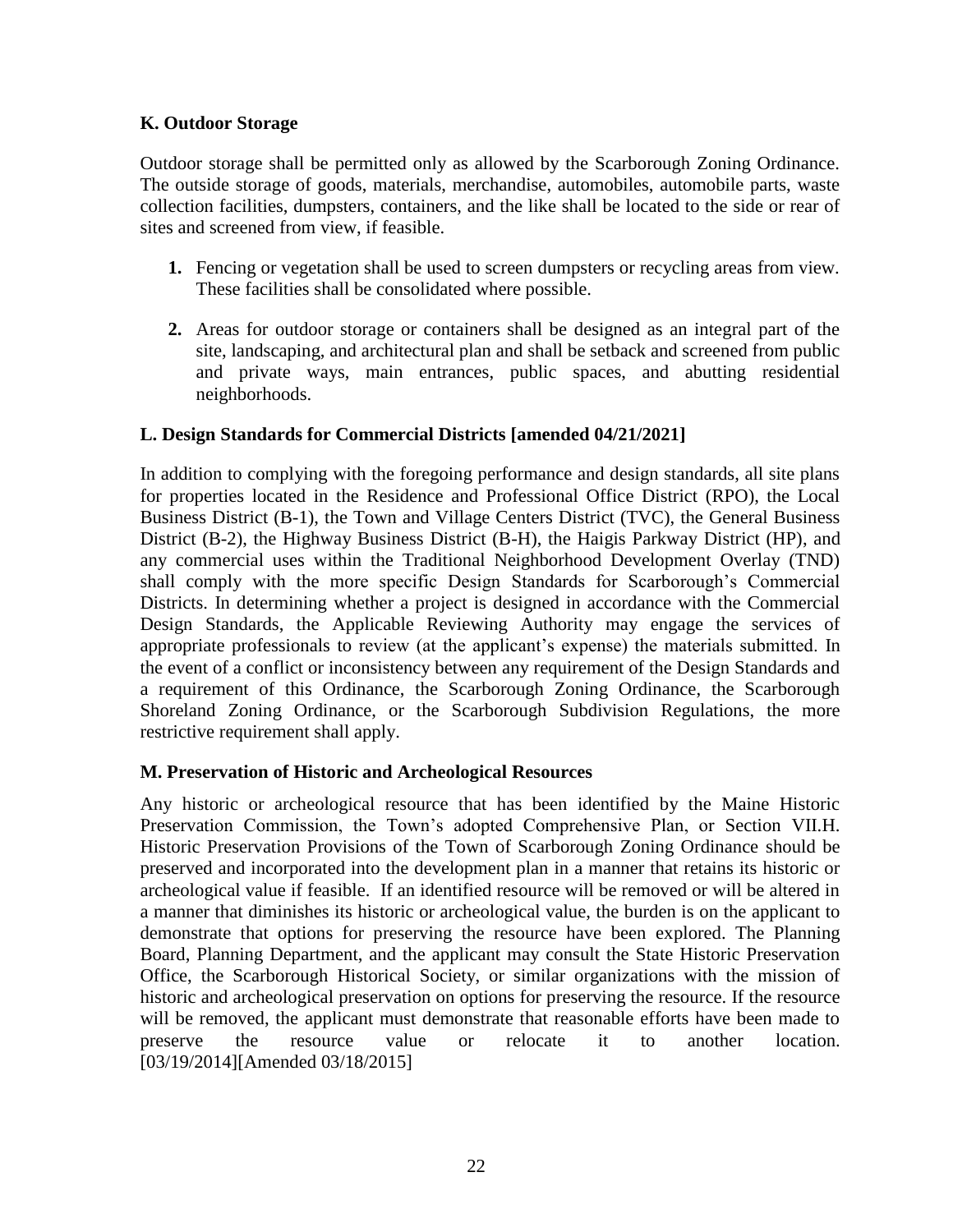#### **N. Municipal Capacity and State Agency Review**

Within the Town's designated growth areas as depicted in the current version of the Comprehensive Plan, the Town of Scarborough's Planning Board has municipal capacity to review development activities that otherwise would require review by the Maine Department of Environmental Protection under the Site Location of Development Law. This authority has been provided for under 38 M.R.S.A. Section 488(19). Municipal capacity shall only apply to development projects that are located wholly within the Town of Scarborough and wholly within a designated growth area. All other development projects that meet or exceed the thresholds for Site Location of Development Law shall be reviewed by the Maine Department of Environmental Protection accordingly. Municipal capacity within the Town's growth areas shall apply to both new development projects and modifications to past development projects that may have existing Site Location of Development approvals.

In addition to meeting, the standards and requirements of this Ordinance, the Scarborough Zoning Ordinance, and any other applicable local ordinances, site plans that include a minimum of three (3) acres or more of building and impervious coverage shall also be submitted and reviewed by the State of Maine regarding significant wildlife and fisheries habitat and natural resources and significant historic and archeological resources as follows:

- 1. The Maine Department of Inland Fisheries and Wildlife shall be proved with a complete site plan application and shall have the ability to review and provide advisory comments on the site plan's impact on any significant wildlife habitat, aquatic habitat, fisheries habitat, or wildlife travel corridor. The Planning Board shall not issue a final decision on a site plan application until it receives comments from the Maine Department of Inland Fisheries and Wildlife or thirty (30) days from the submission of the application to the department, whichever comes first. [03/19/2014]
- 2. The Maine Historic Preservation Commission shall be provided with a complete site plan application and shall have the ability to review and provide advisory comments on the presence of any significant historic or archeological resources that may exist on the site. The Planning Board shall not issue a final decision on a site plan application until it receives comments from the Maine Historic Preservation Commission or thirty (30) days from the submission of the application to the department, whichever comes first. [03/19/2014]

#### <span id="page-24-0"></span>**V. Site Conditions & Environmental Considerations**

Before and during construction, the applicant or developer shall abide by the following conservation, erosion, and sediment control measures as well as the site construction, safety, and hazardous waste standards.

#### <span id="page-24-1"></span>**A. Conservation, Erosion, & Sediment Control [amended 04/21/2021]**

**1.** Stripping of vegetation, re-grading and other development shall be performed in such a way as to minimize erosion.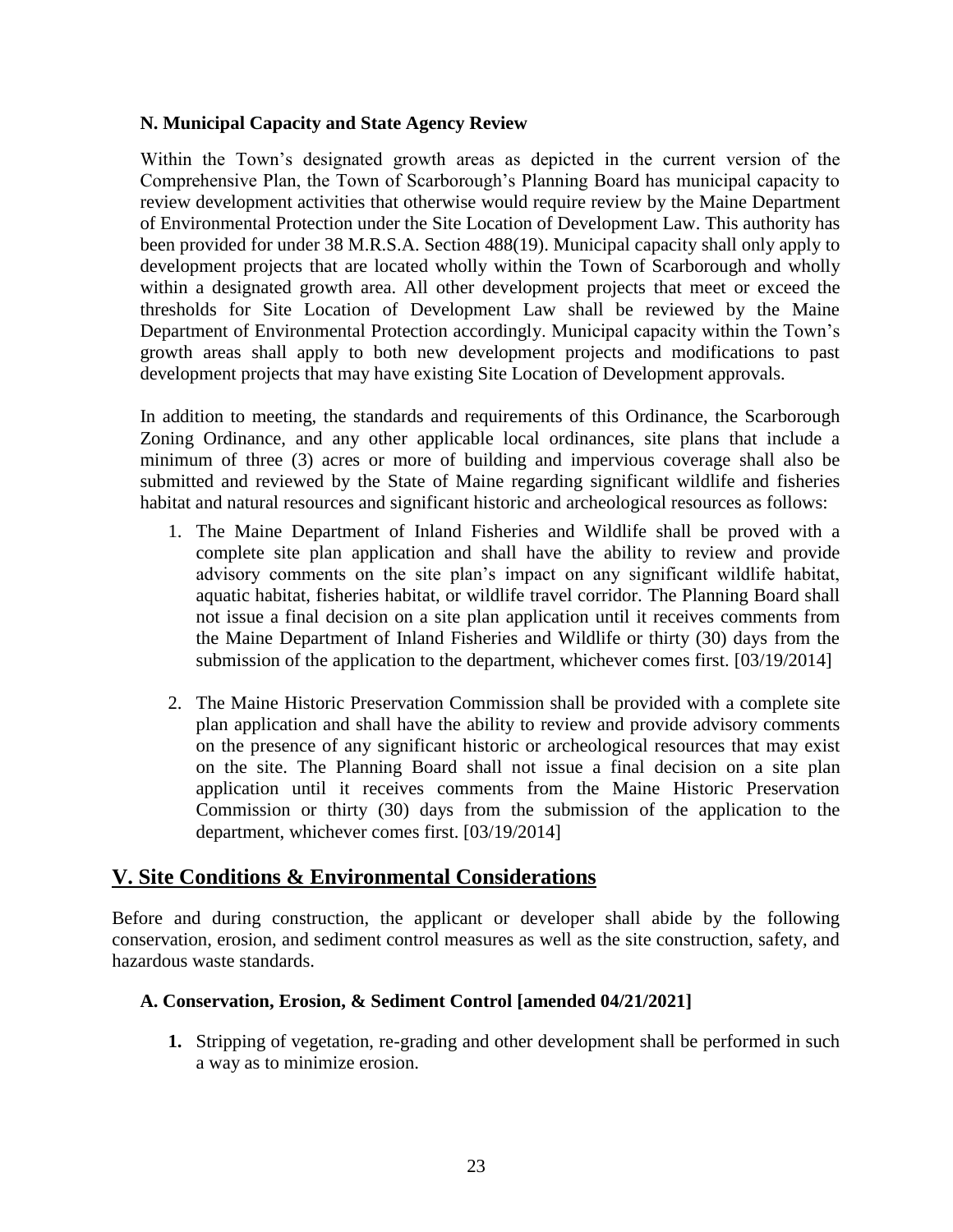- **2.** Development shall preserve prominent natural features, keep cut-fill operations to a minimum and ensure conformity with topography so as to create the least erosion potential and adequately handle the volume and velocity of surface water run-off.
- **3.** Wherever feasible, natural vegetation shall be retained, protected, and supplemented.
- **4.** The extent of disturbed area and the duration of exposure shall be proposed by the applicant for consideration by the Applicable Reviewing Authority. The proposal shall conform to time schedules acceptable to the Applicable Reviewing Authority or to the Town Planner and Town Engineer if the Applicable Reviewing Authority so directs.
- **5.** Disturbed soils shall be stabilized as efficiently as possible.
- **6.** Temporary vegetation or mulching shall be used to protect exposed critical areas during development.
- **7.** The permanent vegetation and mechanical erosion control measures shall be installed in conformance with a specified schedule as approved by the Applicable Reviewing Authority or by the Town Planner and Town Engineer if the Applicable Reviewing Authority so directs.
- **8.** Until the disturbed area is stabilized, sediment in the runoff shall be trapped and contained by the use of debris basins, sediment basins, silt traps, silt fencing or other acceptable measures.
- **9.** Whenever sedimentation is caused by stripping vegetation, re-grading or other development, it shall be the responsibility of the developer causing the sedimentation to remove it from all adjoining surfaces, drainage systems and watercourses and to repair any resulting damages in an efficient manner.
- **10.** Any developer conducting an activity on or across a stream, watercourse or swale or upon a floodway or right-of-way thereof shall maintain, as nearly as possible, the state of the stream, watercourse, swale, floodway or right-of-way during the activity. Following the activity, the water feature shall be returned to its original, or equal, condition.
- **11.** Maintenance of drainage facilities or watercourses originating and completely on private property is the responsibility of the owner to the point of open discharge at the property line or at a communal watercourse within the property.

#### <span id="page-25-0"></span>**B. Site Conditions**

**1.** During construction, the site shall be maintained and left each day in a safe and sanitary manner. Any condition which could lead to personal injury or property damage shall be immediately corrected by the developer upon order by the Code Enforcement Officer or other authorized personnel. The developer shall make provisions for the disposal of oil, grease, and any other materials or equipment which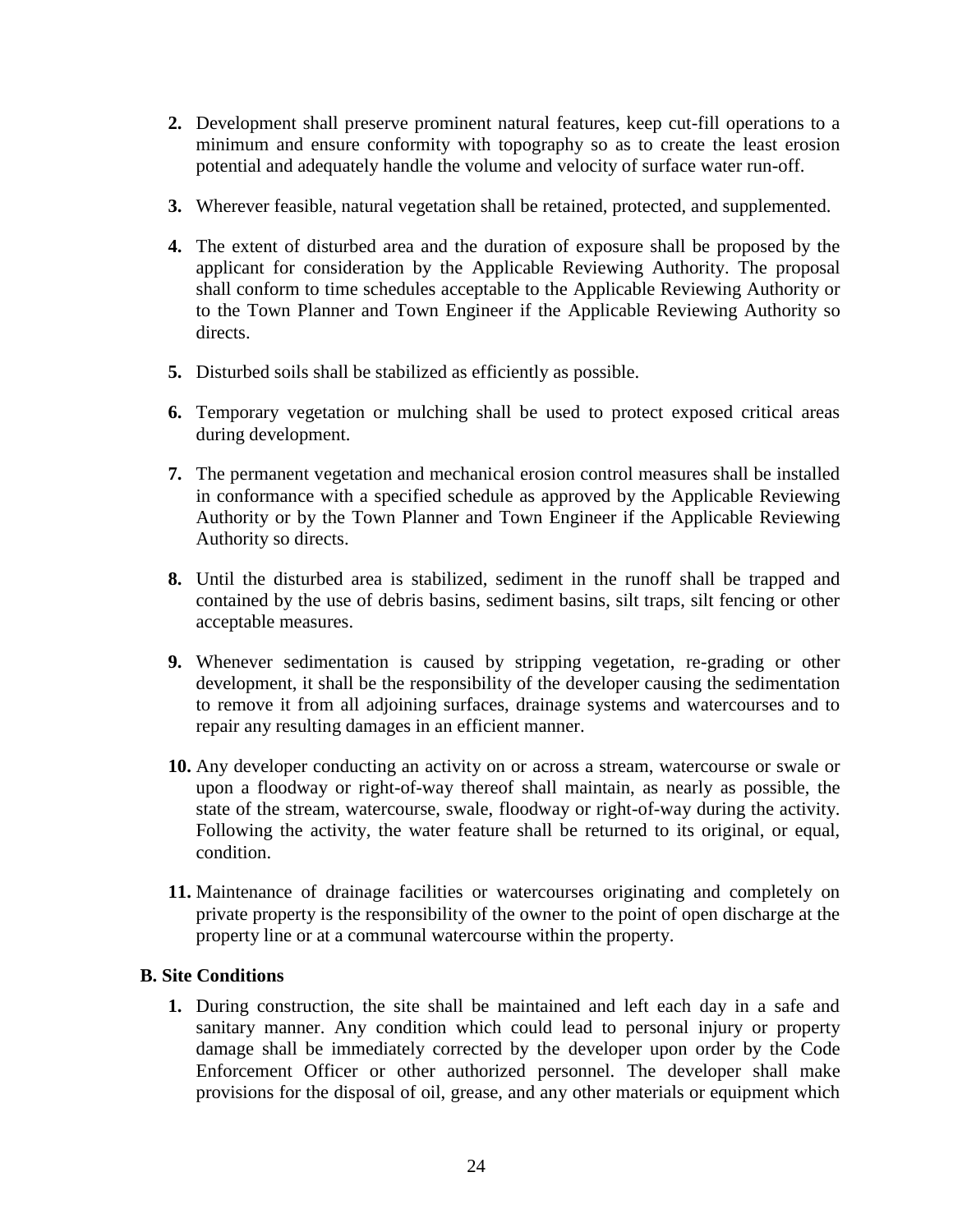may pose a threat to public health and safety. The site shall be regularly sprayed to control dust from construction activity.

- **2.** Developed areas shall be cleared of all stumps, litter, rubbish, brush, weeds, dead and dying trees, roots and debris, and excess or scrap building materials. Such material shall be removed or destroyed upon the request, and to the satisfaction, of the Code Enforcement Officer and must be accomplished prior to the issuance of an occupancy permit.
- **3.** No substantial change shall be made in the elevation or contour of any lot or site by the removal or addition of earth, except as shown on an approved site plan. Minimal changes in elevations may be made only after approval by the Code Enforcement Officer. All permitted changes necessitated by field conditions shall be shown on the as built plans.
- **4.** Prior to or during construction, the Code Enforcement Officer may require the installation or construction of improvements in order to prevent or correct a temporary condition on the site that could cause personal injury, damage to property, erosion, flooding, heavy construction traffic, creation of steep grades, or pollution. Required improvements may include berms, mulching, sediment traps, detention and retention basins, grading, plantings, retaining walls, culverts, pipes, guardrails, temporary roads, and other improvements specific to a condition. All temporary improvements shall remain in place and operation until otherwise directed by the Code Enforcement Officer.

# <span id="page-26-0"></span>**VI. Fees**

#### <span id="page-26-1"></span>**A. Application Fee**

At the time of submission of a site plan review application, the applicant shall pay to the Town Treasurer an application fee. Said fee shall be non-refundable and shall be computed as specified in the *Schedule of Licenses, Permit and Application Fees* established by the Town Council.

#### <span id="page-26-2"></span>**B. Development Review and Construction Inspection Fee**

Prior to the issuance of a building permit for the construction authorized by the site plan approval, the applicant shall pay to the Town Treasurer a Development Review and Construction Inspection Fee. Said fee shall be non-refundable and shall be computed and paid as follows:

**1.** The amount of the fee shall be determined by the Town Engineer, and shall include the actual costs incurred by the Town to engage consultants to undertake review of the applicant's site plan submissions plus the estimated cost to the Town of retaining the services of a qualified construction or site inspector under the employ of a licensed professional engineer to observe and inspect any improvements associated with the site plan approval.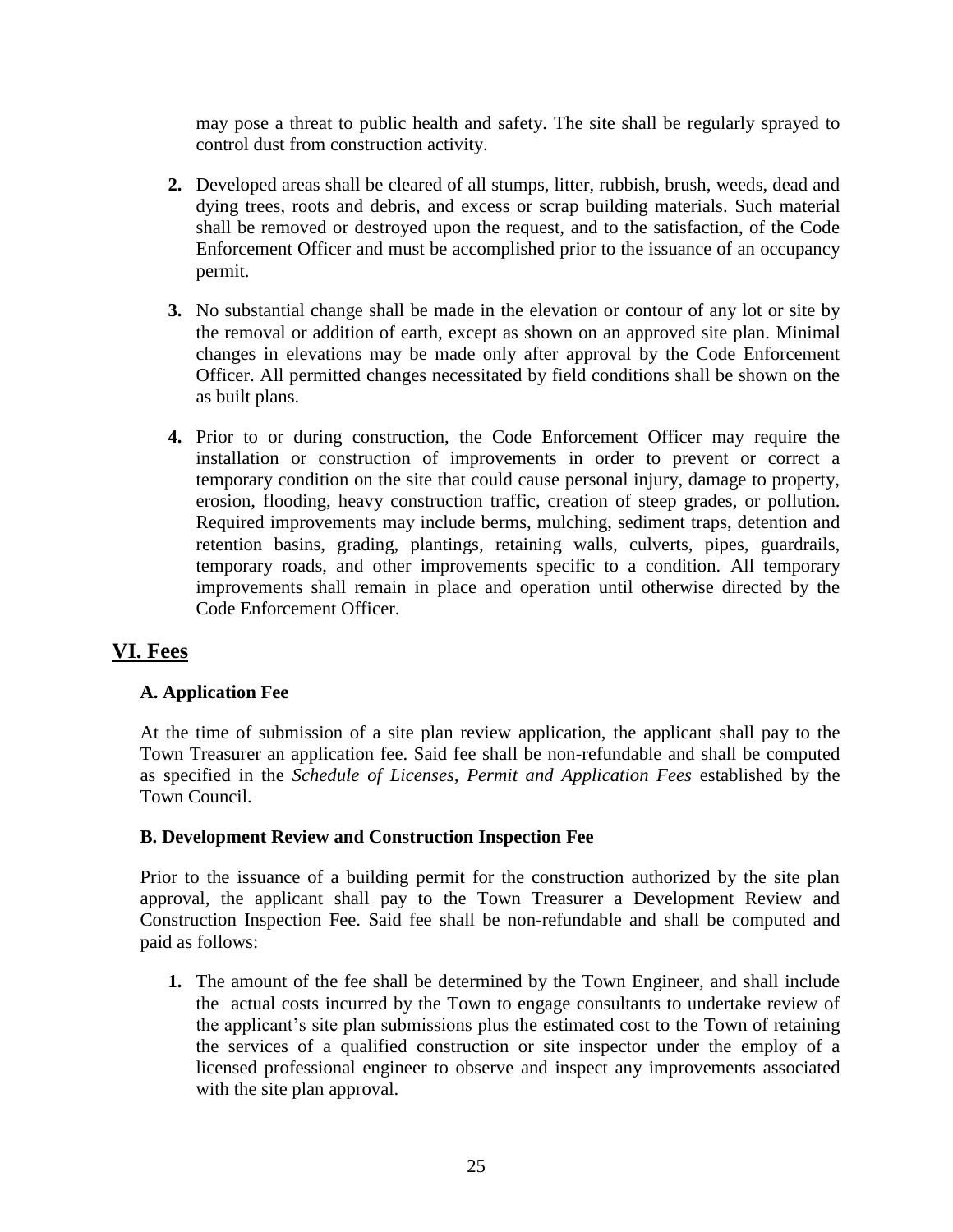**2.** If, upon completion of the required improvements, the actual cost of monitoring and inspection exceeds the amount paid at the time of issuance of the building permit, the applicant shall pay the additional amount to the Town Treasurer before the certificate of occupancy for the building or site shall be issued. If, upon completion of the required improvements, the actual cost of monitoring and inspection is less than the amount paid the Town shall return the unused portion to the applicant.

# <span id="page-27-0"></span>**VII. Enforcement, Occupancy and Performance Guaranty [amended 04/21/2021]**

This ordinance shall be enforced by the Town of Scarborough Code Enforcement Officer. It shall be a violation of this ordinance (1) to undertake an activity requiring site plan review without first obtaining site plan approval from the Applicable Reviewing Authority, (2) to develop or use any property for which a site plan has been approved except in the manner shown on the approved site plan and as per Section III(B)(8) of this ordinance, or (3) to violate any condition of approval of an approved site plan. Any person who violates this ordinance shall be penalized pursuant to 30-A M.R.S.A. section 4452. Each day a violation exists constitutes a separate violation.

#### <span id="page-27-1"></span>**A. Occupancy Permit and Performance Guaranty**

An occupancy permit for the use or occupancy of any land, building, structure or part thereof requiring site plan approval shall be issued in accordance with Section IV(G), Certificate of Occupancy, of the Town of Scarborough Zoning Ordinance.

No occupancy for full or partial occupancy shall be issued by the Code Enforcement Officer until the Town Engineer, Town Planner or their designee are satisfied that the property has been constructed in accordance with the approved site plan and conditions of approval, or that the Town has received a performance guarantee for the completion of specific outstanding site elements within a specified timeframe.

A performance guarantee may be in the form of cash, certified check payable to the Town of Scarborough, or an irrevocable letter of credit in a form and from an issuer acceptable to the Town Treasurer. The amount of a performance guarantee shall be determined by the Town Engineer or her/his designee, following the submission of a cost estimate by the applicant, and shall be in an amount at least equal to the total cost of the remaining work to be completed. [amended 11/01/17]

# <span id="page-27-2"></span>**VIII. Severability and Conflicts**

#### <span id="page-27-3"></span>**A. Severability**

In the event that any section, subsection or any portion of this ordinance shall be declared by any competent court to be invalid for any reason, such decision shall not be deemed to affect the validity of any other section, subsection, or other portion of this ordinance.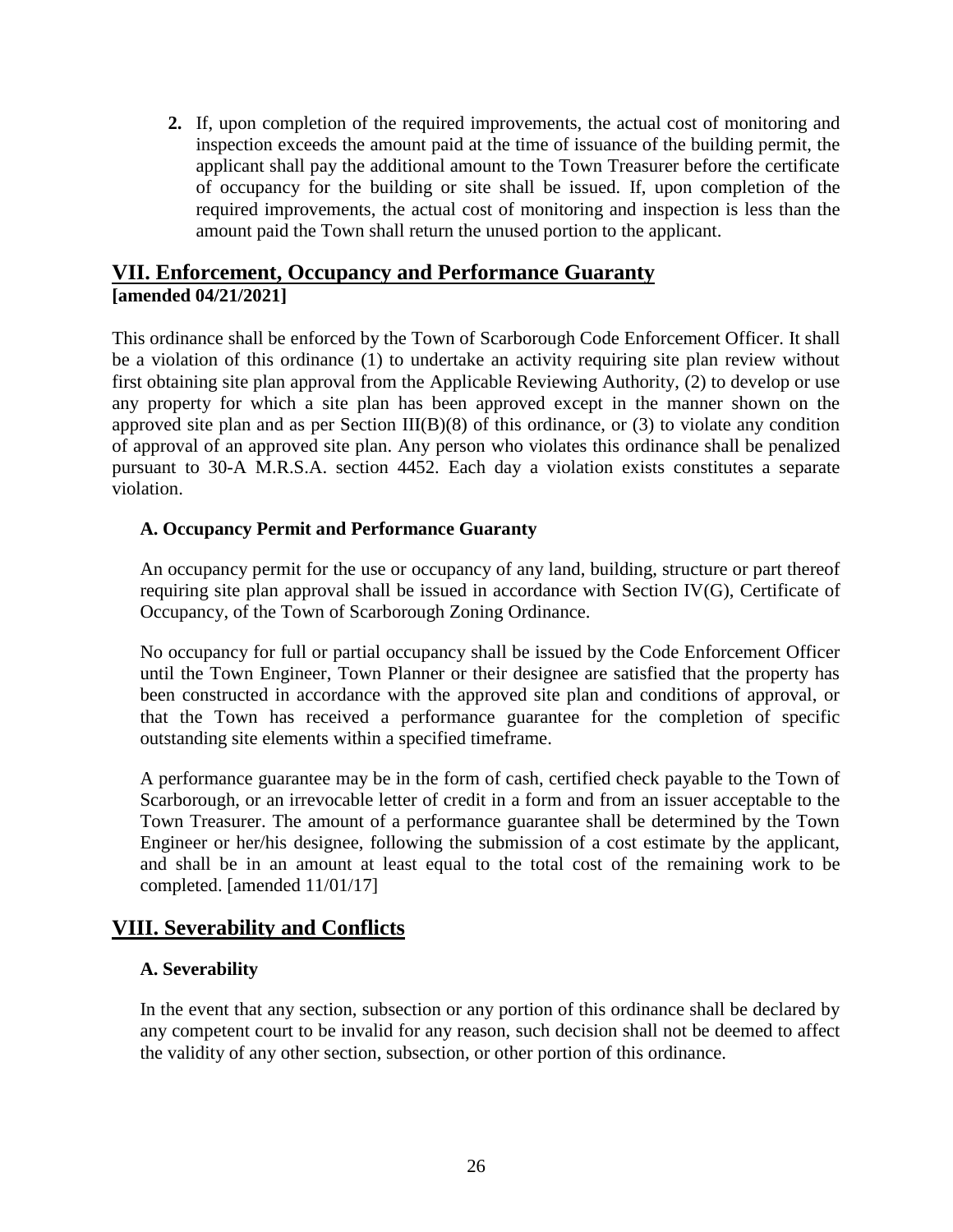#### <span id="page-28-0"></span>**B. Conflict**

In the event that any provision of this ordinance is in conflict with or inconsistent with any provision of any other ordinance of the Town of Scarborough, the provision which establishes the most stringent requirement shall prevail.

# <span id="page-28-1"></span>**IX. Meanings of Words**

Where words or terms used in this ordinance are defined in the Town of Scarborough Zoning Ordinance, the Town of Scarborough Subdivision Ordinance or the Town of Scarborough Shoreland Zoning Ordinance, such definitions shall apply to this ordinance as well. Words or terms not so defined shall have their ordinary, customary meanings.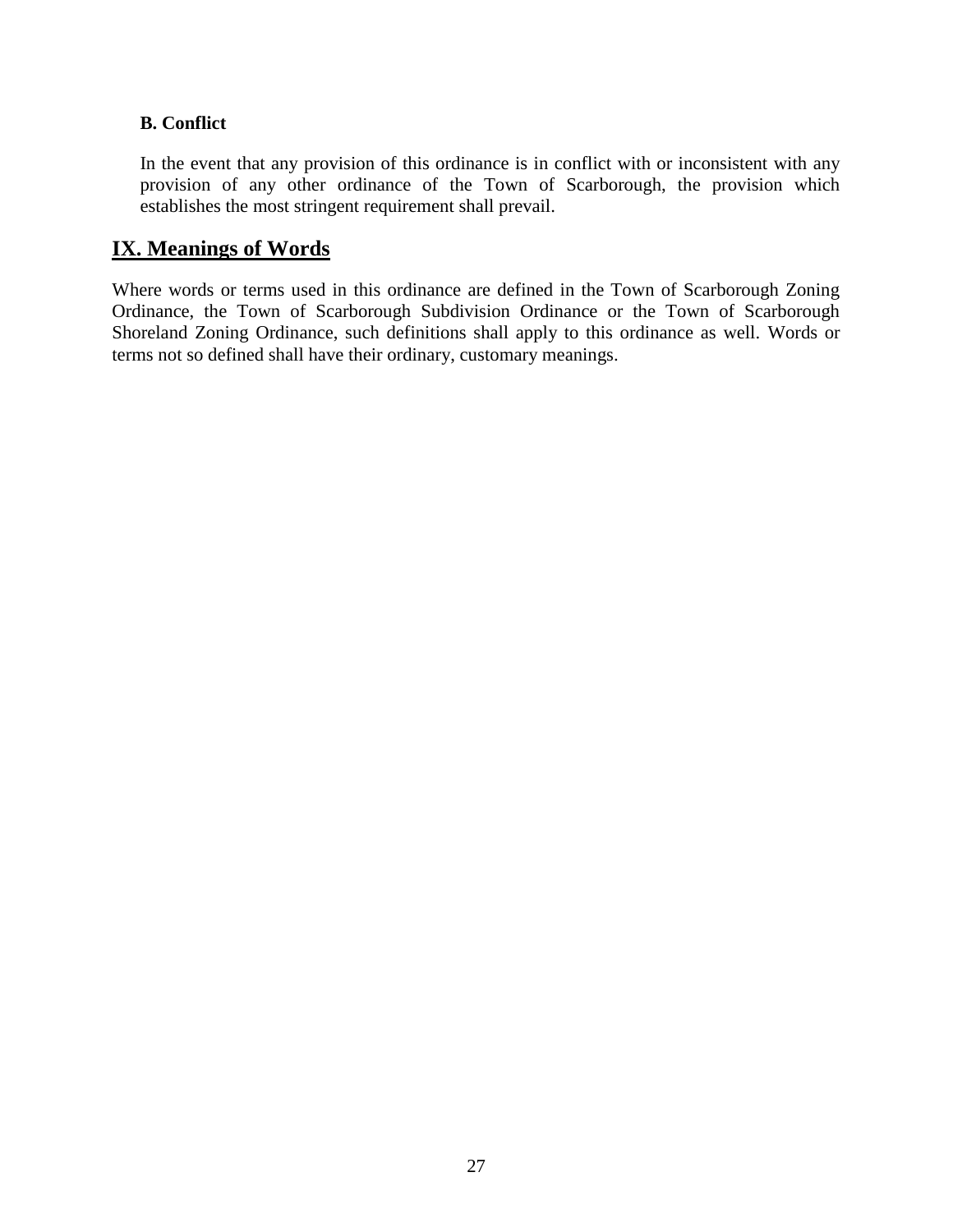# <span id="page-29-0"></span>**Appendix – Plant Materials List**

The plants on this list have been derived from a number of sources to inspire a greater landscape variety in Scarborough. The final selection of materials shall consider the specific growing requirements and characteristics of each plant and the conditions of the site.

| <b>STREET TREES</b>   |                           | <b>ORNAMENTAL TREES</b> |                           |
|-----------------------|---------------------------|-------------------------|---------------------------|
| Aesculus              | Baumanii Horsechest       | Acer campestre          | Hedge Maple               |
| hippocastan           |                           |                         |                           |
| Acer campestre        | <b>Hedge Maple</b>        | Acer ginnala            | Amur Maple                |
| Acer ginnala          | Amur Maple                | Aesculus carnea         | Red Horsechestnut         |
| Acer x. freemanii     | <b>Armstrong Maple</b>    | Amelanchier             | Serviceberry              |
|                       |                           | canadensis              |                           |
| Acre x. freemanii     | <b>Autumn Blaze Maple</b> | Carpinus betulus        | European Hornbeam         |
| Acer rubrum           | Red Maple                 | Carpinus                | American Hornbeam         |
|                       |                           | carolineanum            |                           |
| Acer saccharum        | <b>Sugar Maple</b>        | Celtis occidentallis    | Hackberry                 |
| Acer tataricum        | <b>Tartarian Maple</b>    | Cornus kousa            | Kousa Dogwood             |
| Acer triforum         | Three-flower Maple        | Cornus mas              | Cornealiancherry          |
|                       |                           |                         | Dogwood                   |
| Amelanchier           | Shadblow                  | Cotinus obovatus        | <b>American Smoketree</b> |
| Betula nigra          | <b>River Birch</b>        | Crataegus crus-galli    | <b>Cockspur Hawthorne</b> |
| Carpinus betula       | <b>Upright Hornbeam</b>   | Crataegus viridis       | Winter King Hawthorne     |
| fastig.               |                           |                         |                           |
| Carpinus caroliniana  | American Hornbeam         | Halesia carolina        | Carolina Silverbell       |
| Cercidiphyllum        | <b>Katsura Tree</b>       | Maacki amurensis        | Maackia                   |
| japon.                |                           |                         |                           |
| Cladrastis lutea      | Yellowood                 | Magnolia loebneri       | Loebner Magnolia          |
| Corylus colurna       | <b>Turkish Filbert</b>    | Magnolia stellata       | Star Magnolia             |
| Crataegus crusgalli   | <b>Cockspur Hawthorn</b>  | Malus species           | Crabapple                 |
| Fraximus americana    | White Ash                 | Nyssa sylvatica         | Tupelo                    |
| Ginko biloba          | Maidenhair Tree           | Ostrya virginiana       | Ironwood                  |
| Gleditsia triacanthos | <b>Thornless Honey</b>    | Phellodendron           | <b>Amur Corktree</b>      |
|                       | Locust                    | arboretum               |                           |
| Gymnocladus           | <b>Kentucky Coffee</b>    | Prunus sargentii        | <b>Sargent Cherry</b>     |
| dioicus               | <b>Tree</b>               |                         |                           |
| Liriodendron          | <b>Tulip Poplar Tree</b>  | Prunus subhirtell       | <b>Higan Cherry</b>       |
| tulipifera            |                           |                         |                           |
| Magnolia acuminate    | <b>Cucumber Tree</b>      | Pyrus calleryana        | <b>Bradford Pear</b>      |
| Prunus accolade       | <b>Accolade Cheery</b>    | Sorbus alnifolia        | Korean Mountain Ash       |
| Prunus maackii        | <b>Amur Chokecherry</b>   | Syringa reticulata      | Tree Lilac 'Ivory Silk'   |
| Quercus alba          | White Oak                 |                         |                           |
| Quercus bicolor       | Swamp White Oak           |                         | <b>EVERGREEN TREES</b>    |
| Quercus coccinea      | Scarlet Oak               | Abies concolor          | White Fir                 |